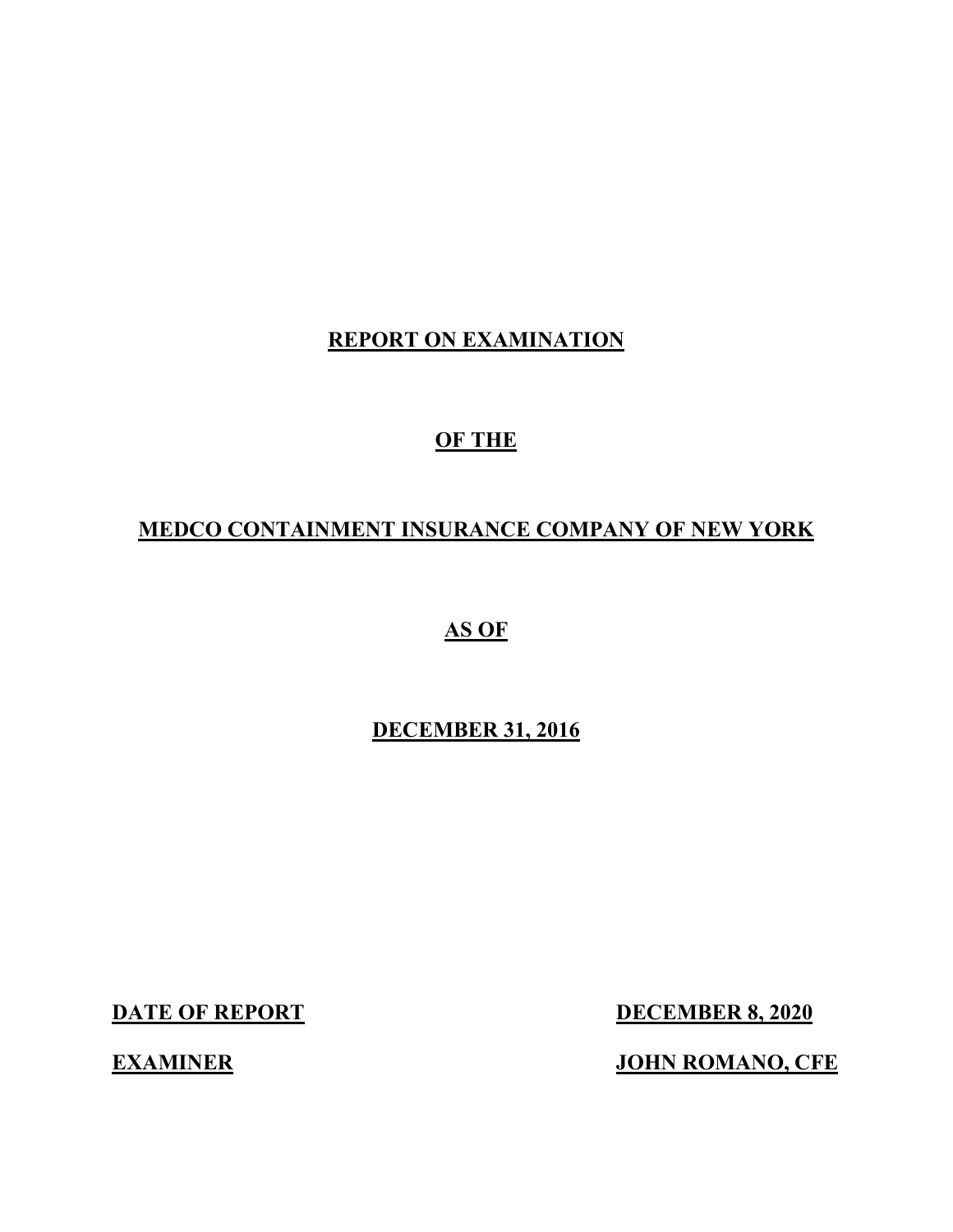## **TABLE OF CONTENTS**

## **ITEM NO. PAGE NO.**

| 1. | Scope of the examination                                                                                                                                                                                                 | 3                               |
|----|--------------------------------------------------------------------------------------------------------------------------------------------------------------------------------------------------------------------------|---------------------------------|
| 2. | Facilitation of the examination                                                                                                                                                                                          | 6                               |
| 3. | Description of the Company                                                                                                                                                                                               | 7                               |
|    | Management and controls<br>A.<br><b>B.</b><br>Corporate governance<br>$C_{\cdot}$<br>Territory and plan of operation<br>Holding company system<br>D.<br>Significant operating ratios<br>Ε.<br>Accounts and records<br>F. | 8<br>11<br>14<br>15<br>21<br>21 |
| 4. | <b>Financial statements</b>                                                                                                                                                                                              | 23                              |
|    | Balance sheet<br>$\mathsf{A}$ .<br><b>B.</b><br>Statement of revenue, expenses and capital and<br>surplus                                                                                                                | 24<br>25                        |
| 5. | Claims unpaid and claims adjustment expenses                                                                                                                                                                             | 26                              |
| 6. | Market conduct activities                                                                                                                                                                                                | 27                              |
| 7. | Compliance with prior report on examination                                                                                                                                                                              | 28                              |
| 8. | Summary of comments and recommendations                                                                                                                                                                                  | 32                              |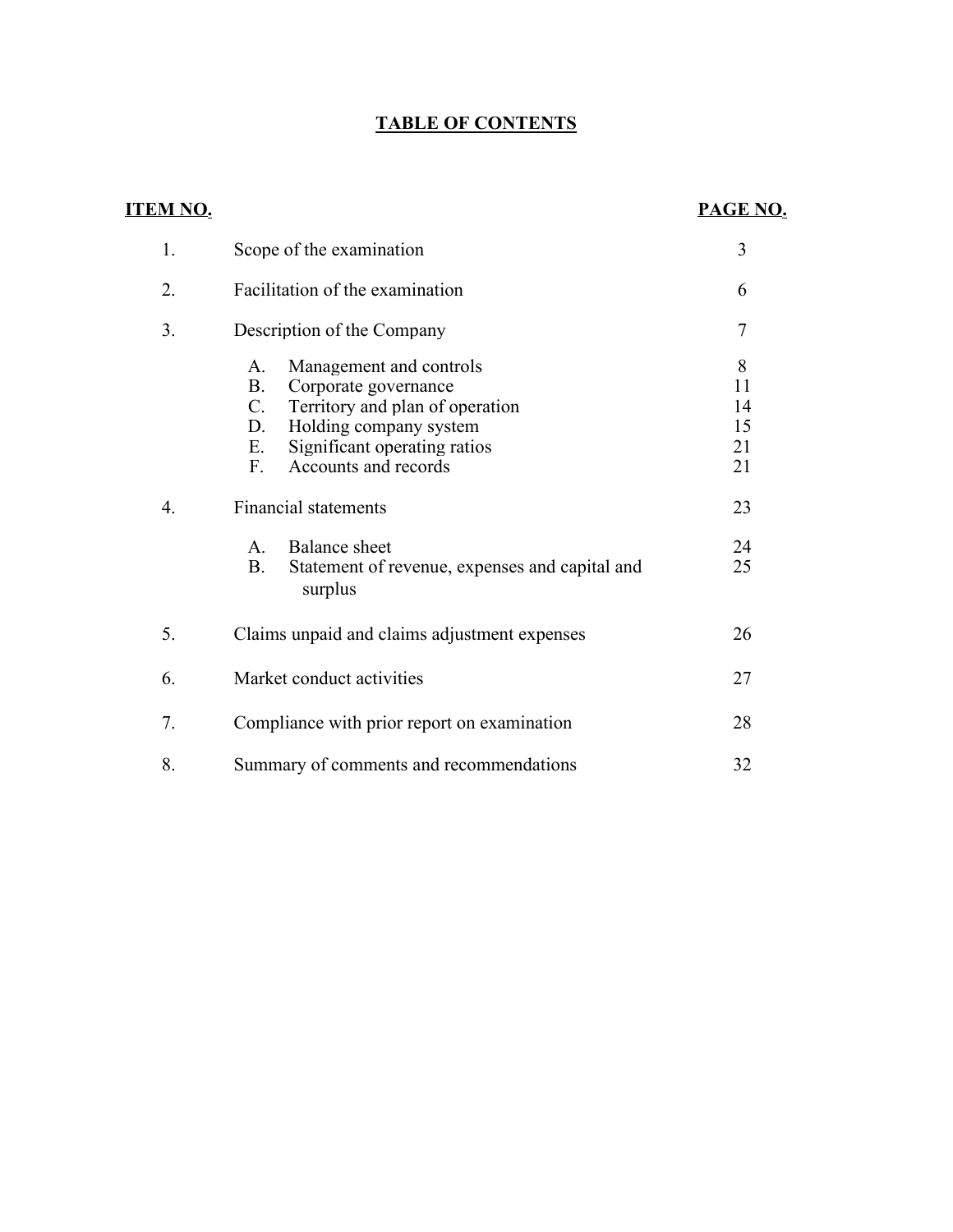

**ANDREW M. CUOMO** Governor

**LINDA A. LACEWELL Superintendent** 

December 8, 2020

Honorable Linda A. Lacewell Superintendent of Financial Services Albany, New York 12257

Madam:

Pursuant to the requirements of the New York Insurance Law, and acting in accordance with the instructions contained in Appointment Number 31642, dated June 23, 2017 attached hereto, I have made an examination into the condition and affairs of the Medco Containment Insurance Company of New York, a for-profit stock company licensed pursuant to the provisions of Article 42 of the New York Insurance Law, as of December 31, 2016. The following report is respectfully submitted thereon.

The examination was conducted at the home office of Medco Containment Insurance Company of New York, located at 100 Parsons Pond Drive, Franklin Lakes, New Jersey.

Wherever the designations the "Company" or "MCICNY" appear herein, without qualification, they should be understood to indicate Medco Containment Insurance Company of New York.

Wherever the designation "MHS" appears herein, without qualification, it should be understood to indicate Medco Health Solutions, Inc., MCICNY's parent company.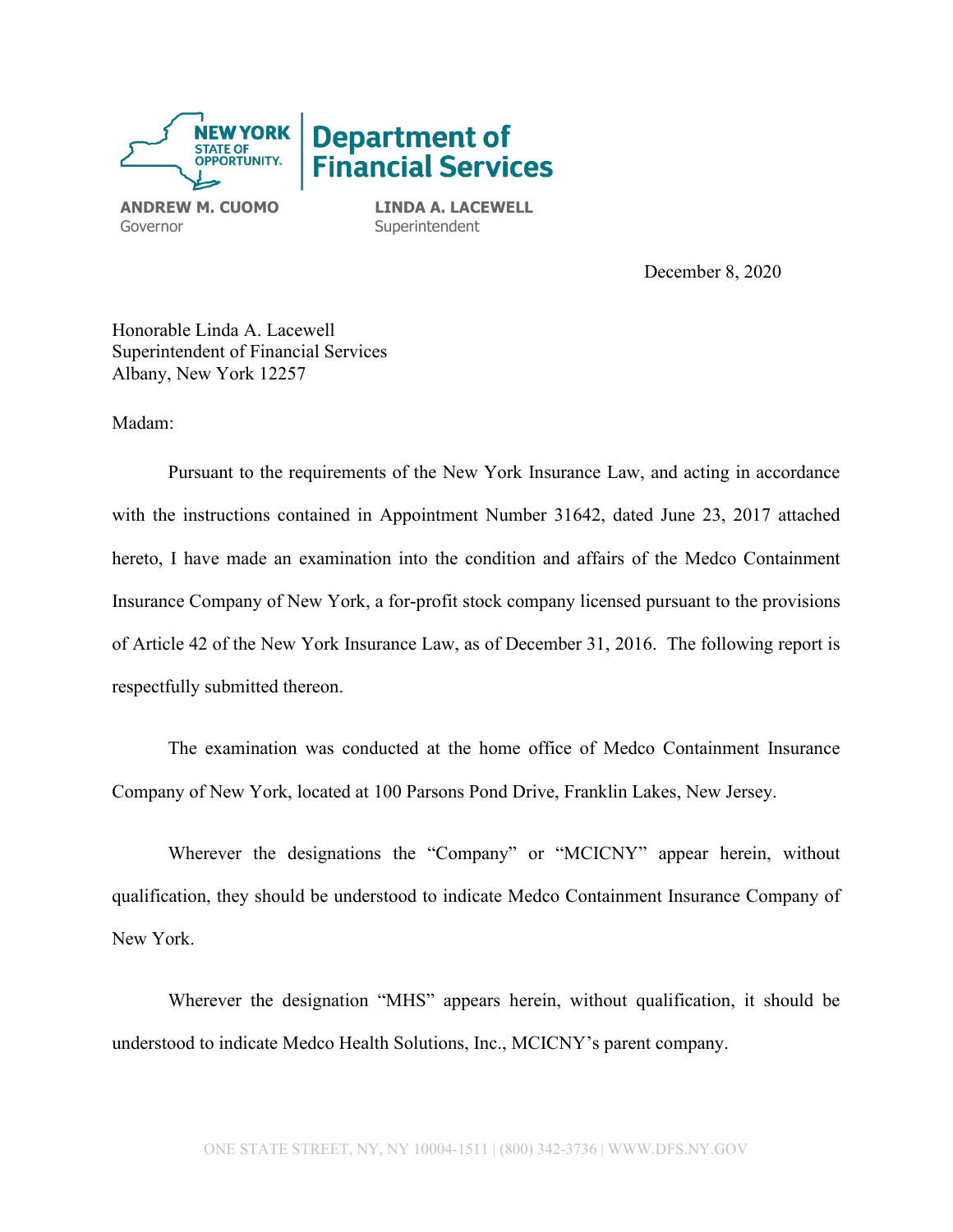Wherever the designation "ESHC" appears herein, without qualification, it should be understood to indicate Express Scripts Holding Company, MCICNY's ultimate parent company.

Wherever the designation, the "Department" appears herein, without qualification, it should be understood to indicate the New York State Department of Financial Services.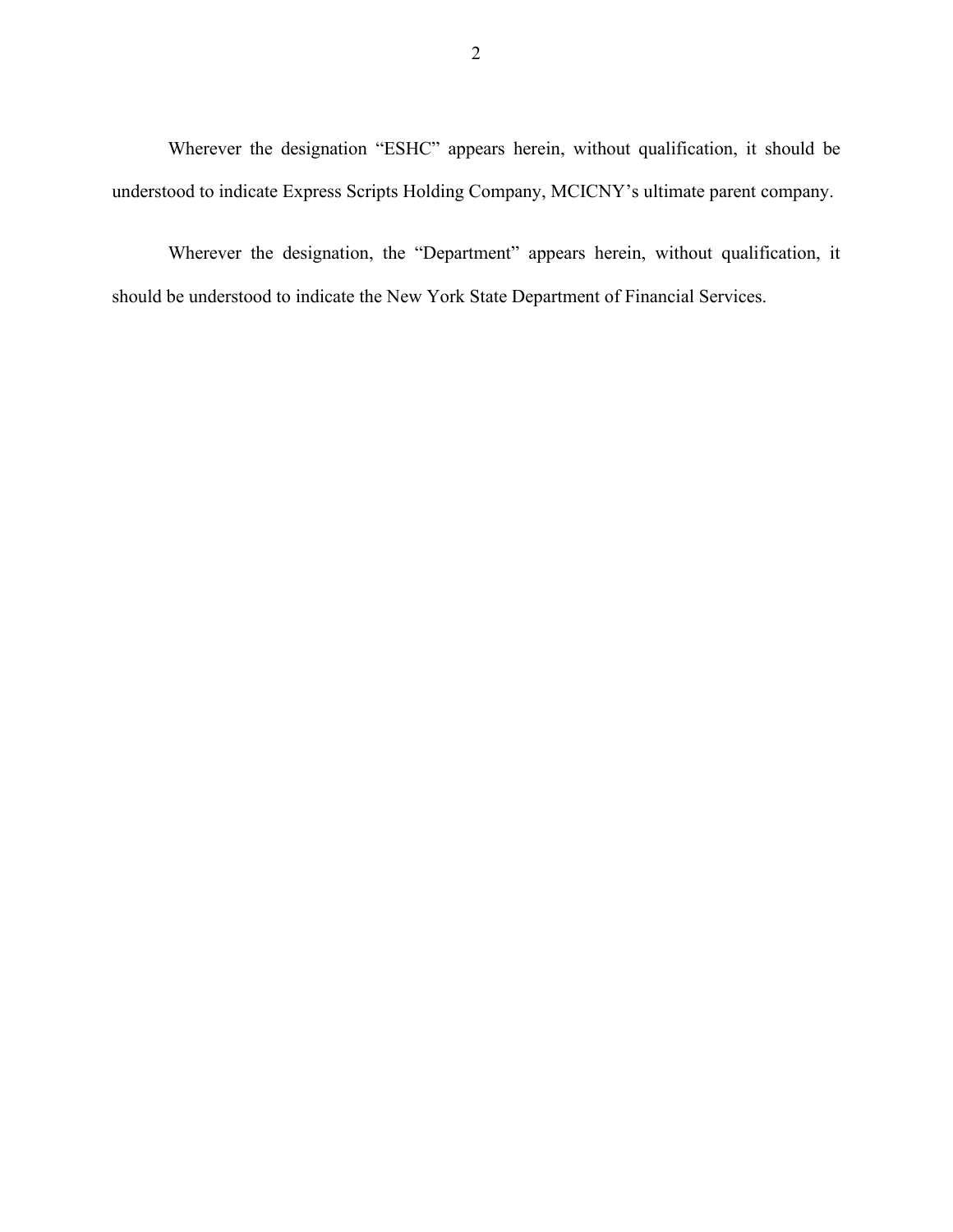#### **1. SCOPE OF THE EXAMINATION**

The previous examination was conducted as of December 31, 2013. This examination was a financial examination, as defined in the National Association of Insurance Commissioners ("NAIC") *Financial Condition Examiners Handbook, 2017 Edition* (the "Handbook"), and covered the three-year period from January 1, 2014 through December 31, 2016. The examination was conducted observing the guidelines and procedures in the Handbook. Where deemed appropriate by the examiner, transactions occurring subsequent to December 31, 2016 were also reviewed.

The examination was conducted on a risk-focused basis in accordance with the provisions of the Handbook, which provides guidance for the establishment of an examination plan based on the examiner's assessment of risk in the Company's operations and utilized that evaluation in formulating the nature and extent of the examination. The examiner planned and performed the examination to evaluate the Company's current financial condition, as well as to identify prospective risks that may threaten the future solvency of MCICNY.

The examiner identified key functional areas and their corresponding key processes, assessed the risks within those processes and assessed the internal control systems and procedures used to mitigate those risks. The examination also included an assessment of the principles used and significant estimates made by management, an evaluation of the overall financial statement presentation, and determined management's compliance with the Department's statutes and guidelines, Statutory Accounting Principles, as adopted by the Department, and NAIC Annual Statement instructions.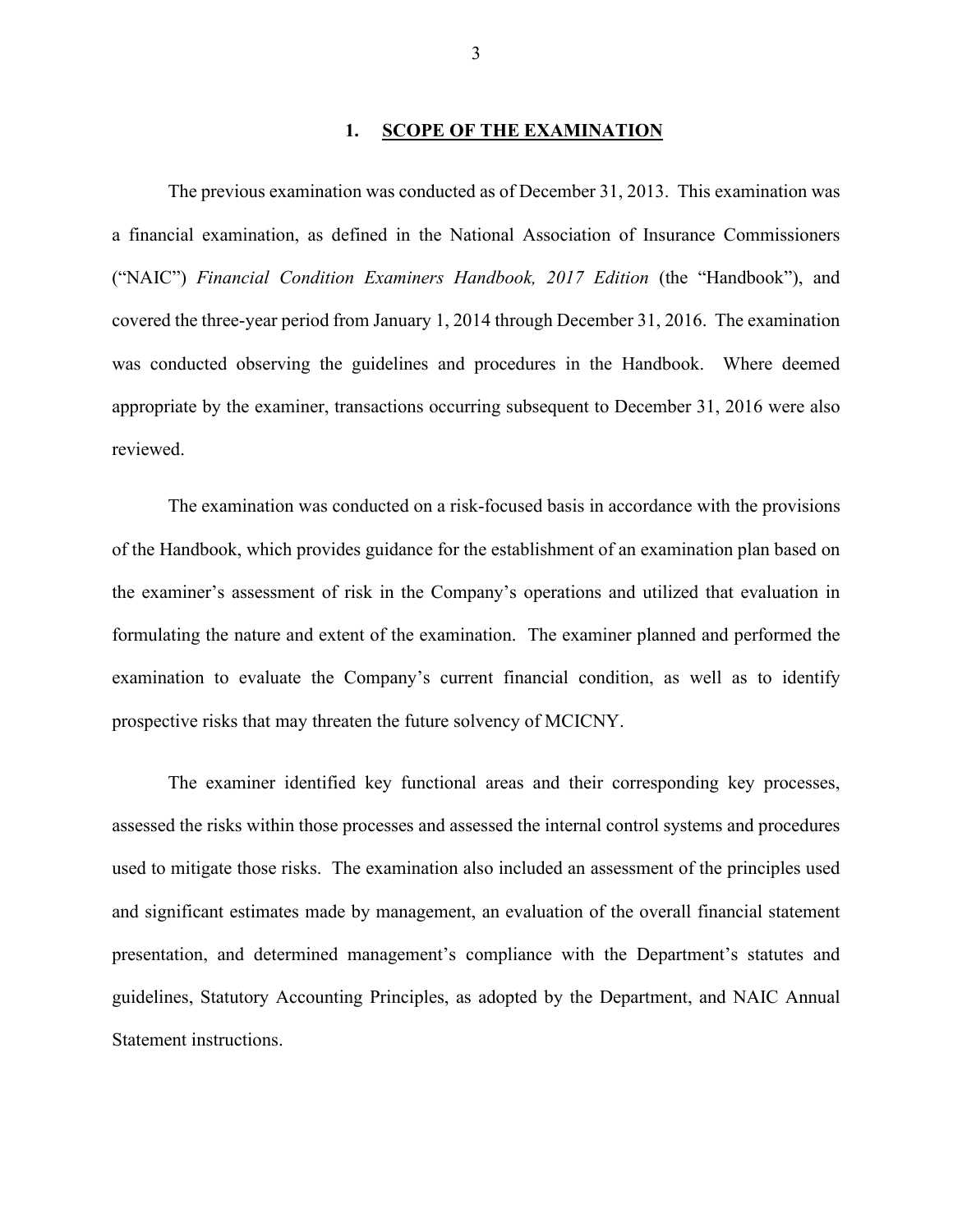Information concerning the Company's organizational structure, business approach and control environment were utilized to develop the examination approach. The examination evaluated the Company's risks and management activities in accordance with the NAIC's nine branded risk categories. These categories are as follows:

- Pricing/Underwriting
- Reserving
- Operational
- Strategic
- Credit
- Market
- Liquidity
- Legal
- Reputational

The examination also evaluated the Company's critical risk categories in accordance with

the NAIC's ten critical risk categories. These categories are as follows:

- Valuation/Impairment of Complex or Subjectively Valued Invested Assets
- Liquidity Considerations
- Appropriateness of Investment Portfolio and Strategy
- Appropriateness/Adequacy of Reinsurance Program
- Reinsurance Reporting and Collectability
- Underwriting and Pricing Strategy/Quality
- Reserve Data
- Reserve Adequacy
- Related Party/Holding Company Considerations
- Capital Management

The Company was audited annually for the years 2014 through 2016, by the accounting firm of PricewaterhouseCoopers, LLP ("PwC"). The Company received an unmodified opinion in each of those years. Certain audit work papers of PwC were reviewed and relied upon in conjunction with this examination. ESHC has an internal audit department which has been given the task of assessing the Company's internal control structure.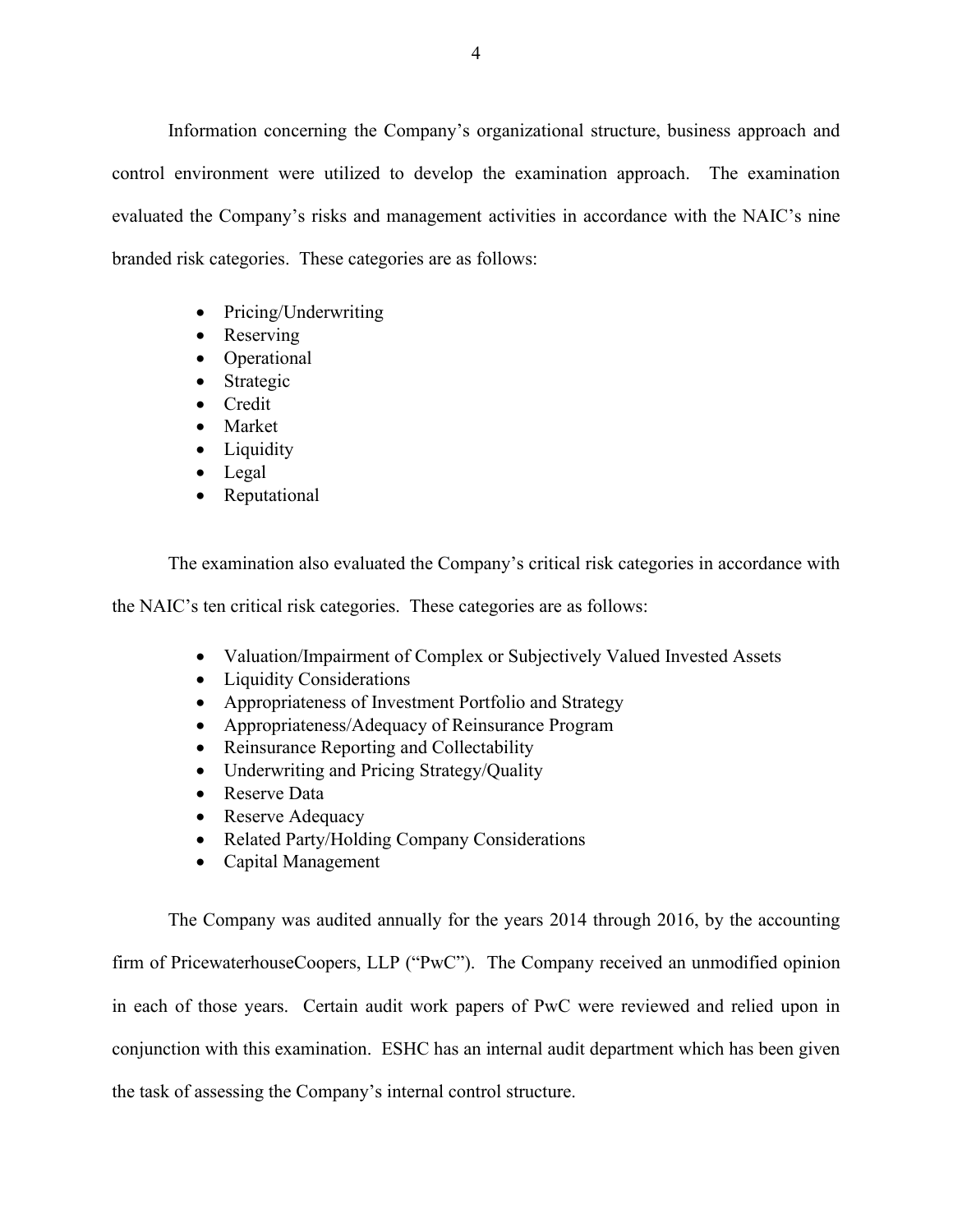A review was made of the Company's compliance with the provisions of Insurance Regulation 118 (11 NYCRR 89), "Audited Financial Statements." This regulation establishes the requirement that insurers develop an Enterprise Risk function to define and mitigate risks within the organization. The regulation is based on the Model Audit Rule ("MAR"), as established by the NAIC.

During this examination, an information systems review was made of the Company's computer systems and operations on a risk-focused basis, in accordance with the provisions of the Handbook. The examiner also reviewed the corrective actions taken by the Company with respect to the recommendations concerning financial issues contained in the prior report on examination. The results of the review are contained in Item 7 of this report.

This examination was conducted as a coordinated examination, as such term is defined in the Handbook, of the insurance subsidiaries of ESHC. The examination was led and facilitated by the state of Pennsylvania ("PA") with participation from the state of New York ("NY"). Since the Lead and Participating states, as such terms are defined in the Handbook, are accredited by the NAIC, the states deemed it appropriate to rely on each other's work. The examination team representing the Lead and Participating states identified and assessed the risks for key functional activities across all ESHC's insurance subsidiaries included within the examination scope. The examination team also assessed the relevant prospective risks as they relate to the various insurance entities.

This report on examination is confined to financial statements and comments on those matters which involve departure from laws, regulations or rules, or which require explanation or description.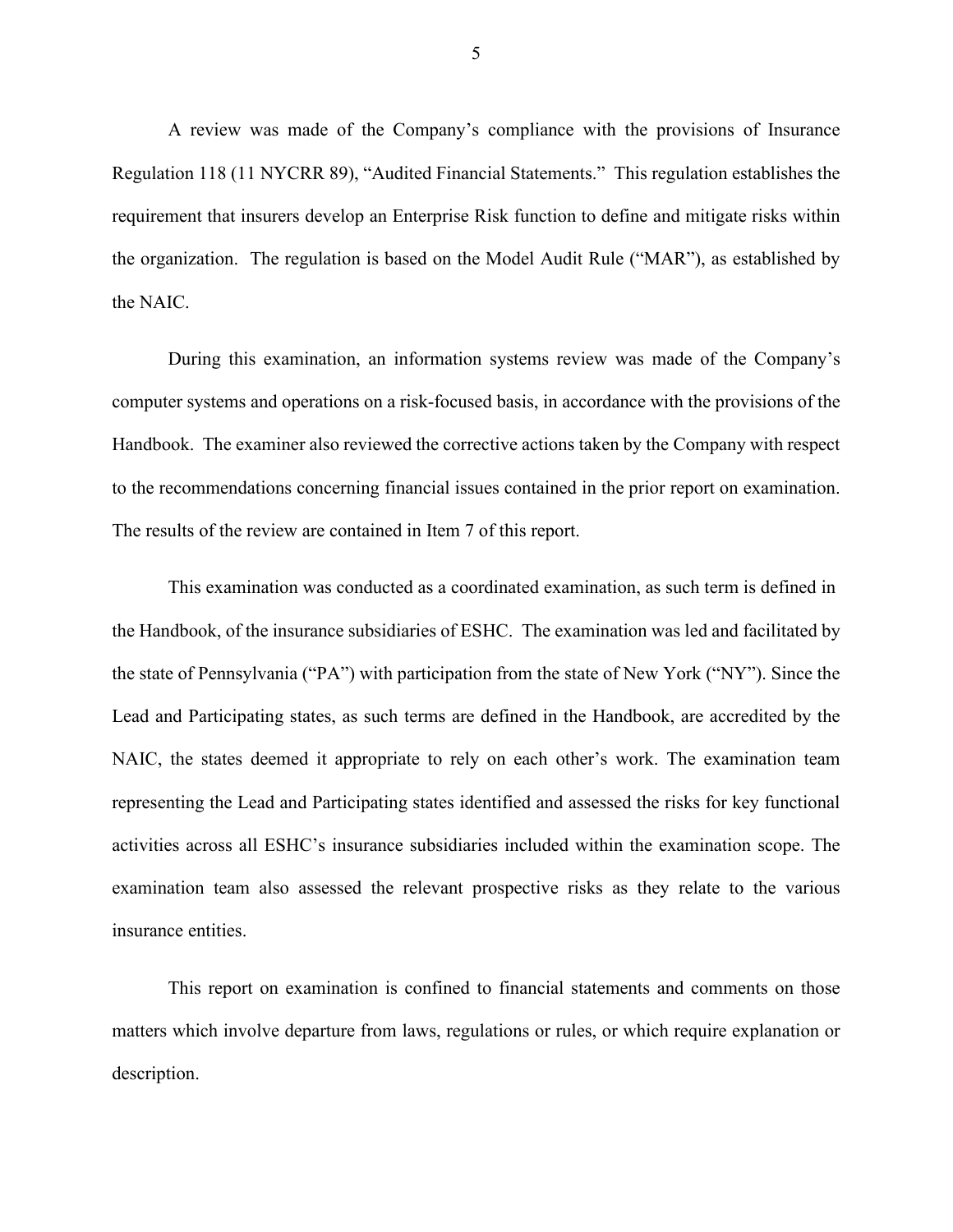#### **2. FACILITATION OF THE EXAMINATION**

Section 308(a)(1) of the New York Insurance Law states, in part:

"The superintendent may also address to any… authorized insurer… any inquiry in relation to transactions or condition or any matter connected therewith. Every corporation or person so addressed shall reply in writing to such inquiry promptly and truthfully…"

Section 310 of the New York Insurance Law states, in part:

"(2) Any examiner authorized by the superintendent shall be given convenient access… to the books, records, files, securities and other documents of such insurer or other person, including those of any affiliated or subsidiary companies thereof, which are relevant to the examination, and shall have power to administer oaths and to examine under oath any officer or agent of such insurer or other person, and any other person having custody or control of such documents, regarding any matter relevant to the examination.

(3) The officers and agents of such insurer or other person shall facilitate such examination and aid such examiners in conducting the same so far as it is in their power to do so.

(4) The refusal of any insurer to submit to examination shall be ground for revocation or refusal of a license or renewal license.

On October 5, 2017, MCICNY denied an examination request for access to two internal audit reports that had been performed of the Company's Medicare Supplemental line of business. On January 4, 2018, a letter was sent to the Company by the Department citing the Department's authority to receive the internal audit reports pursuant to sections 308 and 310 of the New York Insurance Law ("NYIL"). These sections of the NYIL provide the Superintendent with broad authority to obtain information from, and conduct examinations of, insurers and their holding companies. Additionally, these sections of the NYIL require the Company to provide the DFS with access to documents and require officers and agents of the insurer to facilitate and aid in the examination.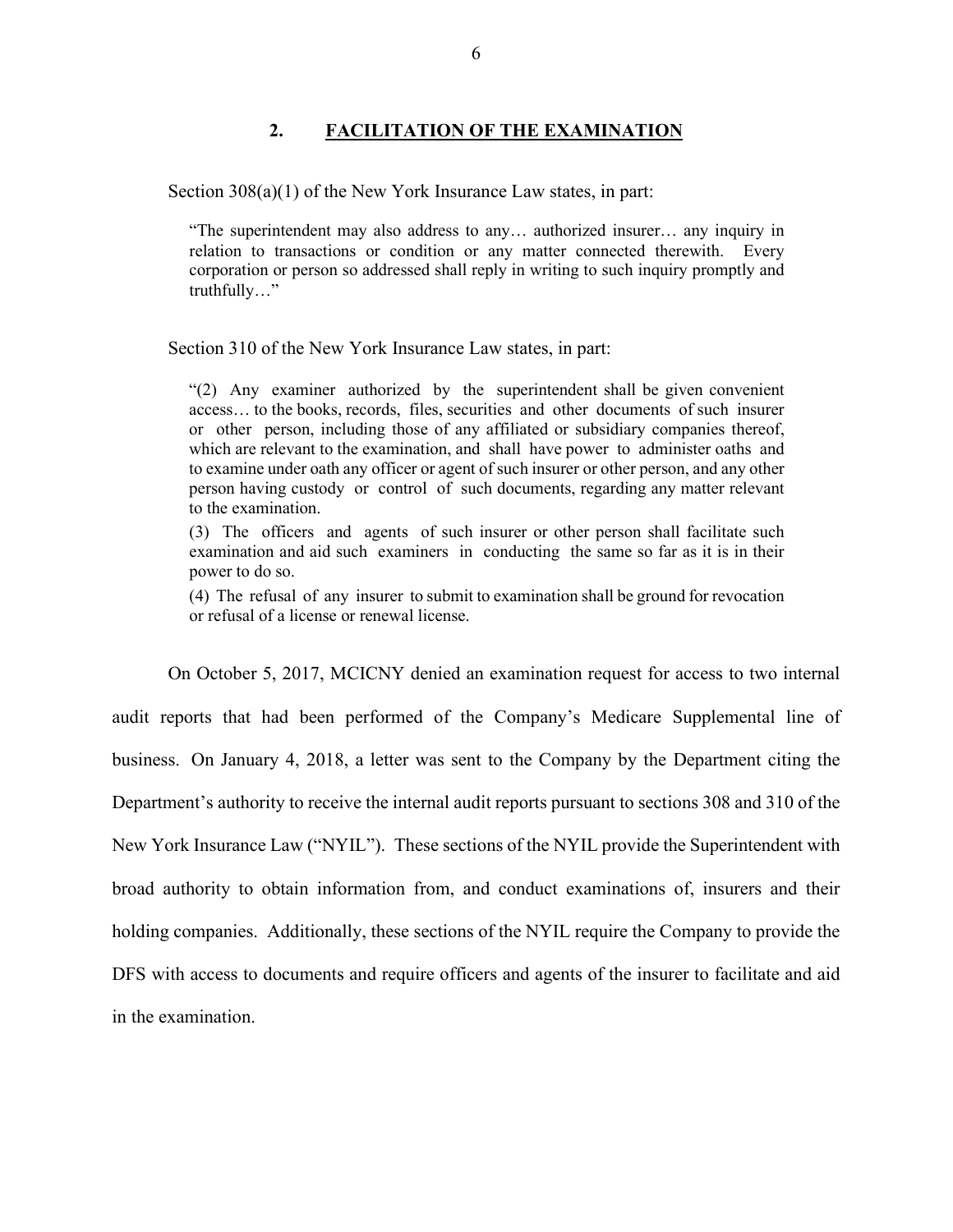The Company violated sections  $308(a)(1)$  and  $310$  of the New York Insurance Law when it failed to respond to the Department's January 4, 2018 letter.

It is recommended that the Company comply with sections  $308(a)(1)$  and  $310$  of the New York Insurance Law and facilitate the examination process by promptly fulfilling all examination requests.

#### **3. DESCRIPTION OF THE COMPANY**

The Company was incorporated in the State of New York on February 15, 1989, under the name American Nisshin Insurance Company, a property and casualty insurance corporation. The Company received its licensing authority from New York State on July 15, 1989 and commenced writing business on July 31, 1989. On November 1, 1994, the Company effected a name change to Medco Containment Insurance Company of New York, following its August 31, 1994 acquisition by its current parent company, Medco Health Solutions, Inc. (formerly known as Merck-Medco Managed Care, LLC). Medco Health Solutions, Inc. ("MHS") is a third-party administrator of the prescription drug programs and services for such clients as large private and public-sector employers and their employees, physicians, pharmacies, drug manufacturers, etc. Commencing January 1, 2006, the Company began serving as a plan sponsor offering Medicare Part D prescription drug coverage, under the Centers for Medicare & Medicaid Services ("CMS") sponsored Medicare Part D benefit. The Company provides Medicare drug benefit plan options for beneficiaries, including (i) a "standard Part D" benefit plan as mandated by statute, and (ii) for an additional premium, benefit plans with coverage that exceeds the standard Part D coverage.

On July 21, 2011, MHS announced an agreement with Express Scripts, Inc. ("ESI" or "Express Scripts") whereby ESI agreed to buy MHS for \$29.1 billion in cash and stock. On April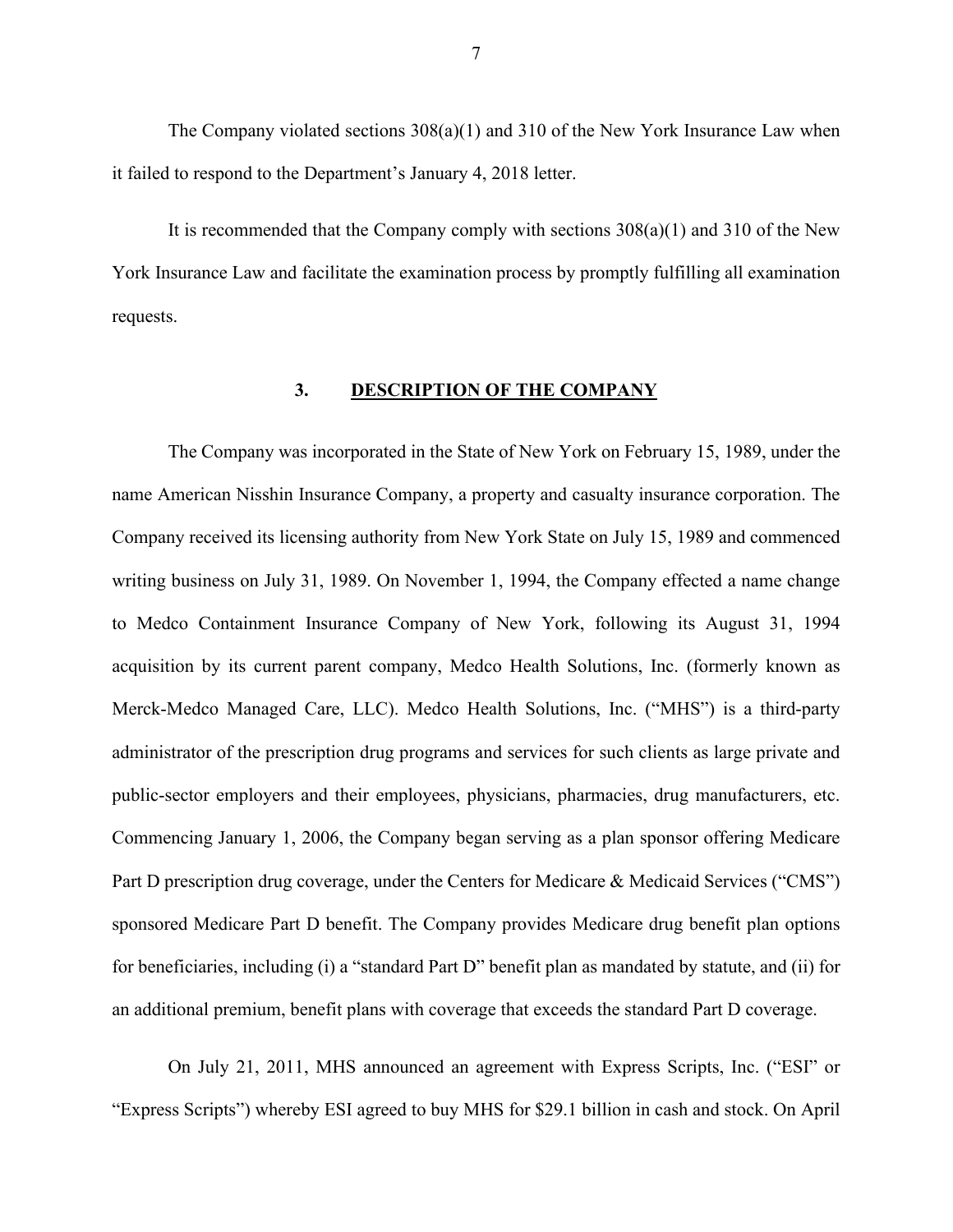2, 2012, ESI and MHS merged, and MHS and ESI each became wholly owned subsidiaries of Express Scripts Holding Company.

MCICNY is required to maintain \$100,000 of minimum paid-in capital based upon the line of business it is authorized to transact as set forth in Section  $1113(a)(3)(i)$  of the New York Insurance Law. The Company reported, as of December 31, 2016, total paid-in capital of \$1,000,000. Additionally, as of December 31, 2016, the Company reported total capital and surplus in the amount of \$55,775,605. The Company's Risk Based Capital ("RBC") for the examination period decreased to 1,205.50% in 2016, from 2,387.57% in 2014. The RBC was in excess of any action level for those years.

Section 325(b) of the New York Insurance Law states, in part:

"(b) A domestic insurer and a licensed United States branch of an alien insurer entered through this state may keep and maintain its books of account without this state if, in accordance with a plan adopted by its board of directors and approved by the superintendent…"

MCICNY maintains its books of accounts and corporate records in New Jersey, at its home office. Pursuant to the requirements of Section 325(b) of the New York Insurance Law, the Company has obtained regulatory approval for this arrangement.

#### A. Management and Controls

Pursuant to the Company's charter and by-laws, the corporate powers are to be exercised through a Board of Directors (the "Board") consisting of not less than seven (7) nor more than fourteen (14) members.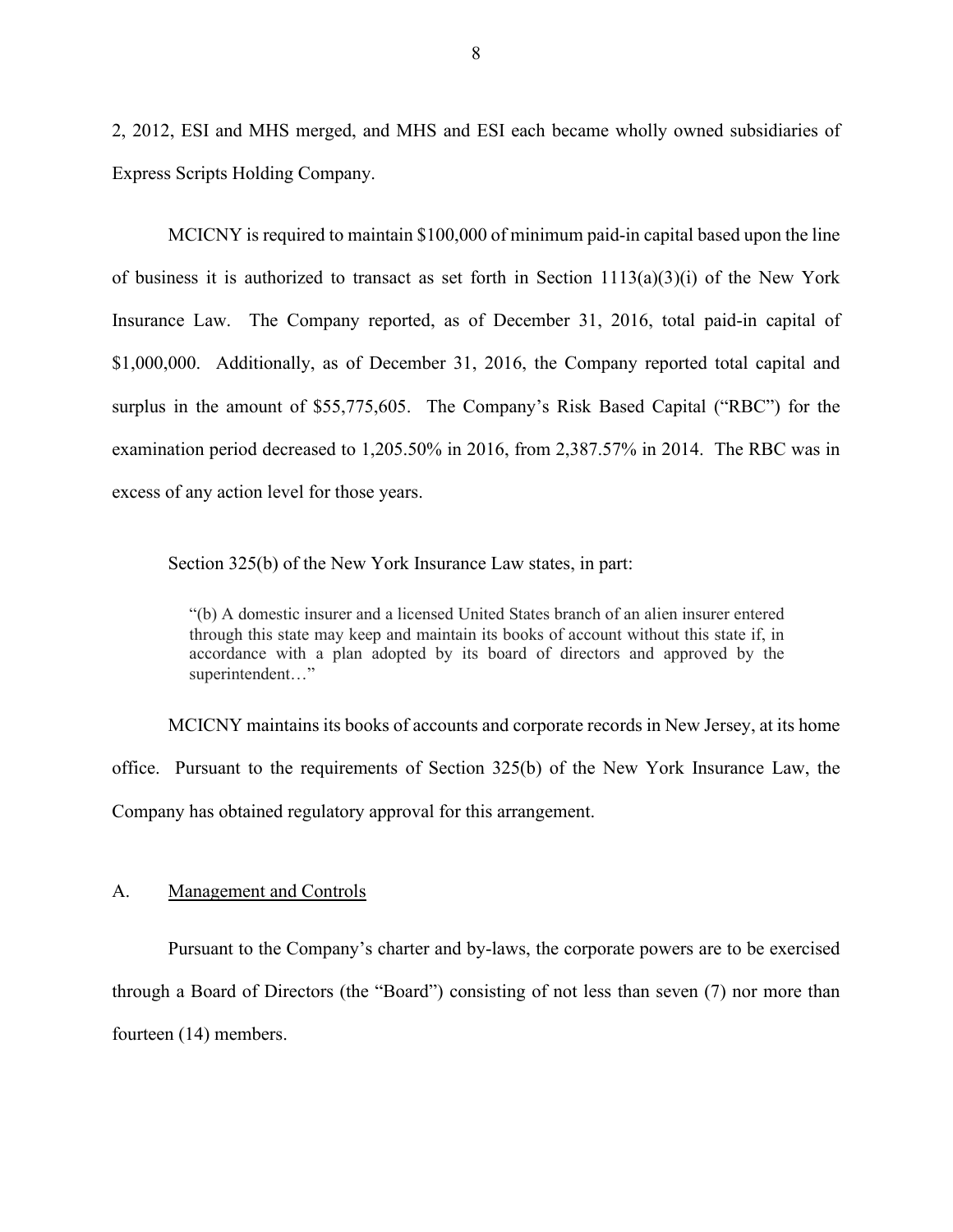As of December 31, 2016, the seven (7) members of the Board of Directors and their principal business affiliations were as follows:

| Name and Residence          | <b>Principal Business Affiliation</b>                     |
|-----------------------------|-----------------------------------------------------------|
| <b>Martin Akins</b>         | Executive Vice President, Secretary and General Counsel,  |
| St. Louis, MO               | <b>Express Scripts Holding Company</b>                    |
| Jennifer Knisley            | Vice President of Product Management,                     |
| Ballwin, MO                 | <b>Express Scripts Holding Company</b>                    |
| Michael Looney              | Senior Director Medicare/Medicaid,                        |
| Chesterfield, MO            | <b>Express Scripts Holding Company</b>                    |
| Christina Macinski          | Vice President of Supply Chain Economics,                 |
| St. Charles, MO             | <b>Express Scripts Holding Company</b>                    |
| <b>Christopher McGinnis</b> | Vice President, Controller, and Chief Accounting Officer, |
| St. Charles, MO             | <b>Express Scripts Holding Company</b>                    |
| William McLaughlin          | Vice President of Information Technology,                 |
| Florida, NY                 | <b>Express Scripts Holding Company</b>                    |
| David Queller               | Senior Vice President of Sales and Account Management,    |
| St. Louis, MO               | <b>Express Scripts Holding Company</b>                    |

The Company's Board of Directors held quarterly meetings for calendar years 2015 and 2016. According to the by-laws, the Board is only required to hold one meeting annually, without notice, immediately after the annual meeting of shareholders or within ten (10) days upon one (1) days' notice. The Chairman of the Board can call a special meeting as deemed appropriate.

The minutes of all meetings of the Board of Directors' and committees thereof held during the examination period were reviewed. A review of the minutes of the attendance records at the Company's Board meetings showed that the meetings were generally well attended, with all Board members attending at least one half of the Board meetings they were eligible to attend.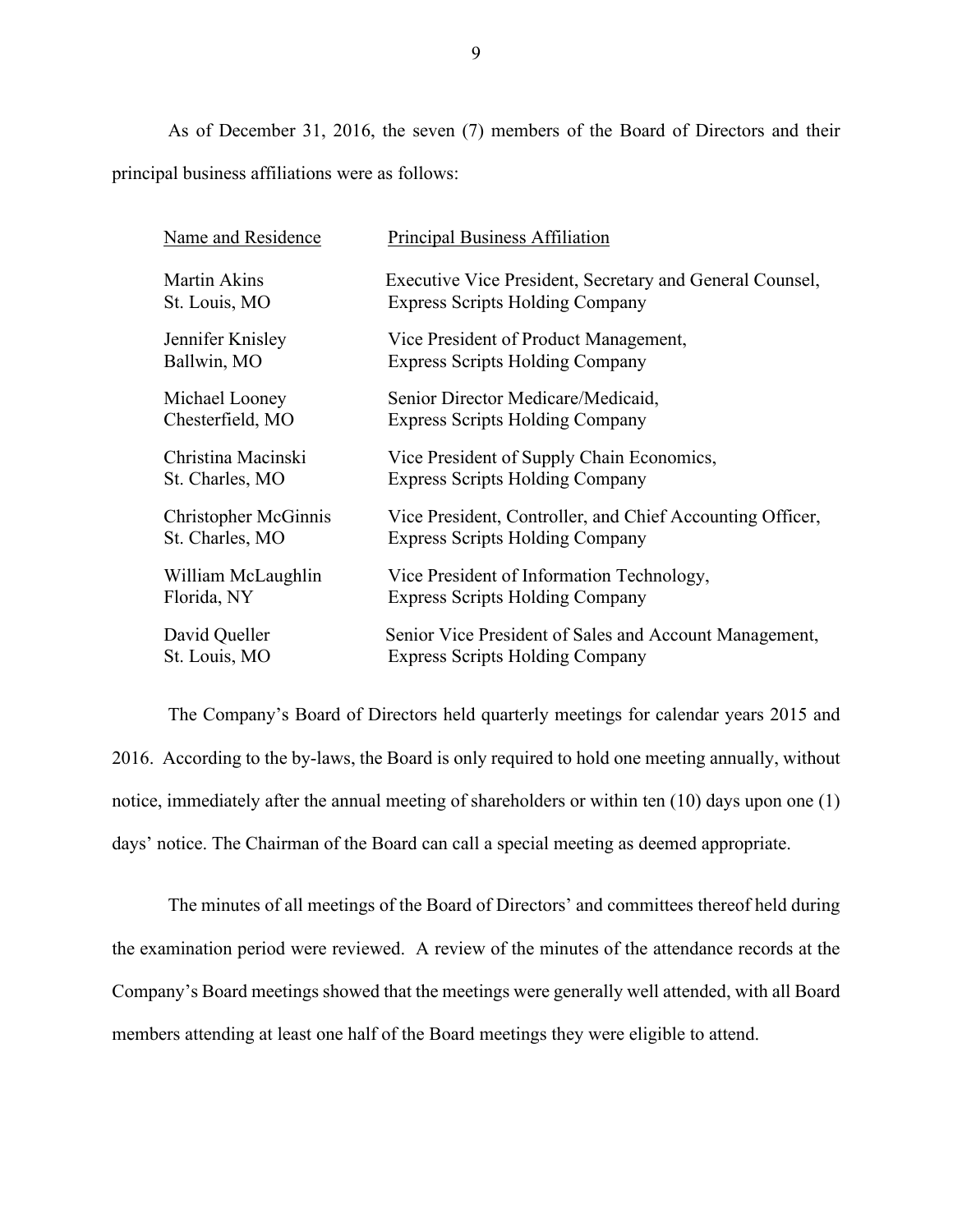Section 2 – *Risk-Focused Examination Process* – of the *2017 NAIC Financial Condition* 

#### *Examiners Handbook* states in part:

"…it is important that the board contain at least a critical mass of outside directors. The number should suit the entity's circumstances, but more than one outside director would normally be needed for a board to have the requisite balance… A board composed entirely (or principally) of officers of the company… cannot be viewed as capable of sufficient, independent oversight of the insurer operations."

The Board does not include any independent members, as each director is an officer of ESHC and holds a management position with MCICNY.

It is recommended, as a best practice and as suggested by the NAIC's Financial Condition Examiners Handbook, that the Company include a representation of independent members on its Board of Directors.

In reviewing the Board of Directors' and Committees' meeting minutes for the exam period, the examiner noted that the meeting minutes lacked a level of detail that demonstrated active participation of the Board in the business affairs of MCICNY. Active participation and decision making can be demonstrated through detailed notes of the discussion of the Board Members and/or inclusion of presentations and other meeting materials discussed during the Board meetings as part of the minutes.

Additionally, it should be noted that during the examination period, several actions of the Board were made in lieu of meetings.

It is recommended that MCICNY's Board of Directors actively participate in the decisionmaking of the Board and monitor and oversee all of MCICNY's business affairs.

A similar recommendation was made in the prior report on examination.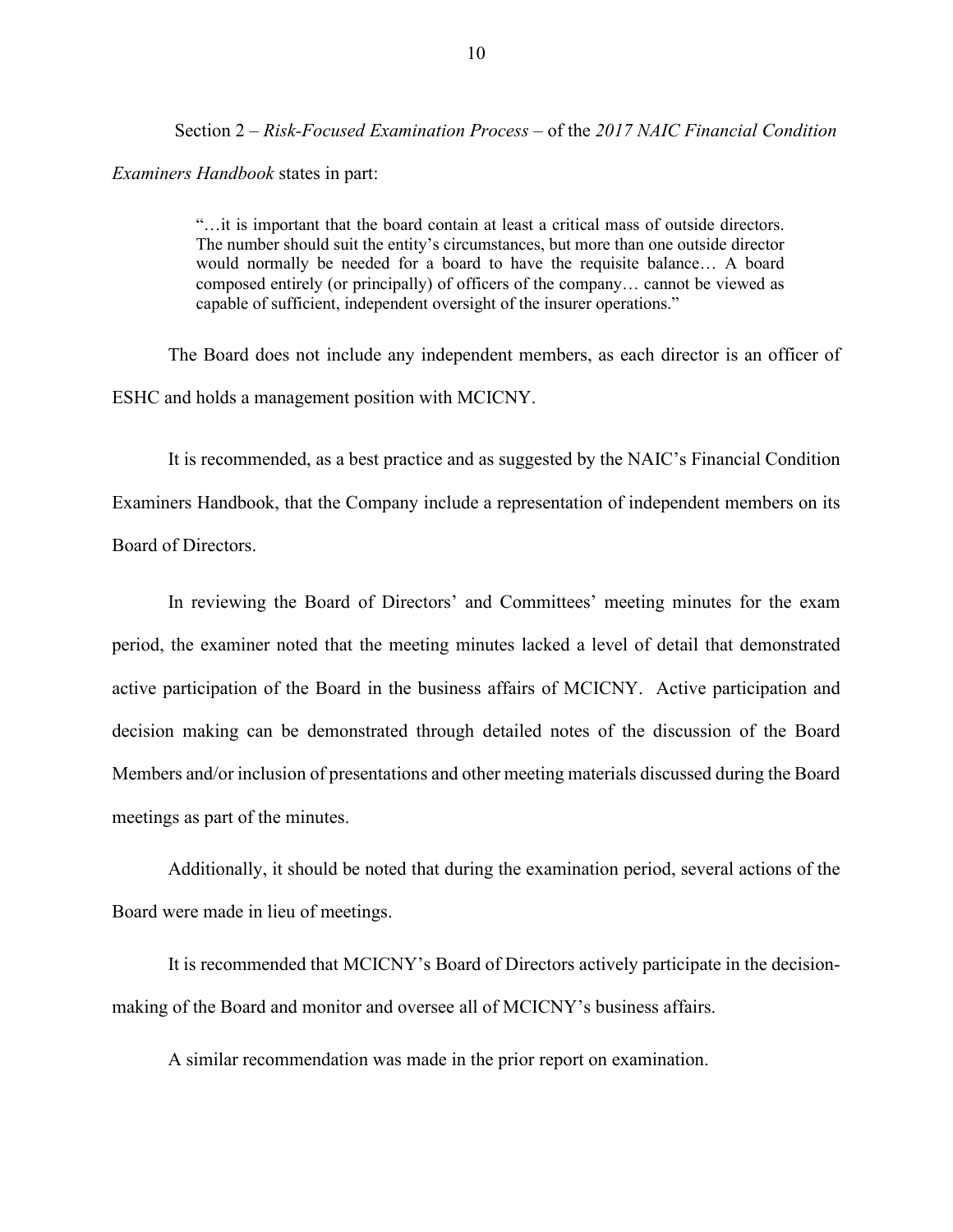As of December 31, 2016, the principal officers of the Company were as follows:

| Name                        | Title                                      |
|-----------------------------|--------------------------------------------|
| Michael Looney              | President and Chief Executive Officer      |
| <b>Christopher McGinnis</b> | Vice-President and Chief Financial Officer |
| <b>Timothy Smith</b>        | Vice-President and Treasurer               |
| Martin Akins                | Secretary                                  |

Subsequent to the examination date and during the course of fieldwork, the following

changes in the principal officers of the Company occurred:

- Effective March 10, 2017, Peter Wickersham replaced Michael Looney as Chairman of the Board, President and Chief Executive Officer; as well as on the Audit and Compliance Committee of MCICNY.
- Effective September 1, 2017, Brad Phillips replaced Christopher McGinnis as Vice-President and Chief Financial Officer, Board and Audit Committee member for MCICNY.

#### B. Corporate Governance

Corporate Governance, Enterprise Risk Management ("ERM"), Internal Audit, and Compliance functions for the Company are provided by the ultimate parent company, Express Scripts Holding Company, a publicly traded company.

Overall, it was determined that the Company's Corporate Governance structure is adequate, sets an appropriate "tone at the top," supports a proactive approach to operational risk management, and contributes to an effective system of internal controls. It was concluded that the Board of Directors and key executives encourage integrity and ethical behavior throughout the organization and that senior management promotes a corporate culture that acknowledges, understands, and maintains an effective control environment.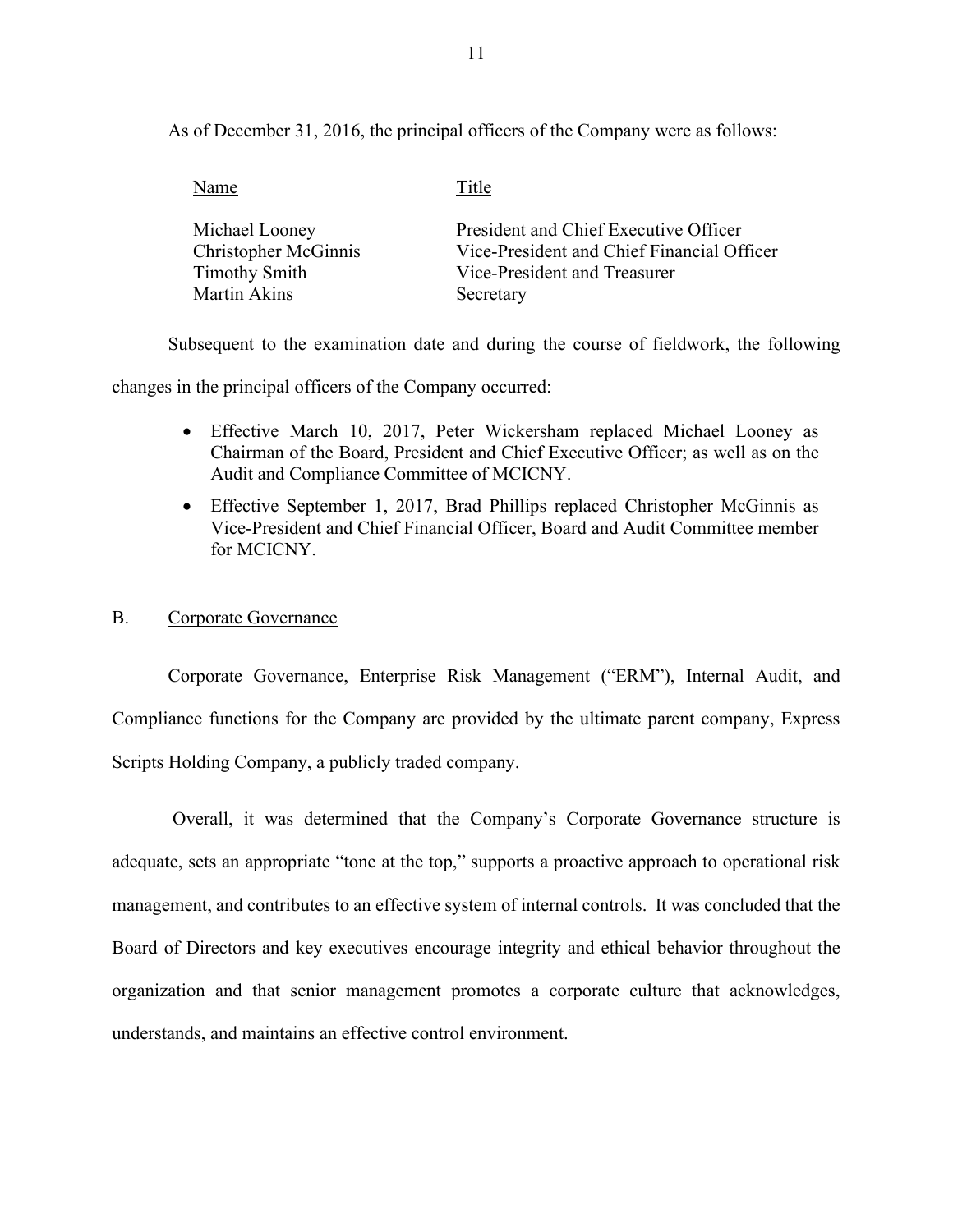#### Enterprise Risk Management

Insurance Circular Letter No. 14 (2011) encourages insurers to adopt a formal Enterprise Risk Management ("ERM") function to identify, measure, aggregate, and manage risk exposures within predetermined tolerance levels across all activities of the enterprise. The State of New York codified Insurance Regulation 203 (11 NYCRR 82), which formally establishes ERM function for insurers meeting certain requirements.

Insurance Regulation 203 (11 NYCRR 82) states, in part:

"(a)…an entity shall adopt a formal enterprise risk management function that identifies, assesses, monitors, and manages enterprise risk…The enterprise risk management function shall be appropriate for the nature, scale, and complexity of the risk and shall…

(1) have an objective enterprise risk management function headed by an appropriately experienced individual… who has access to the board of directors…

(2) have a written risk policy adopted by the respective board or a committee thereof … that delineates the insurer's… risk/reward framework, risk tolerance levels, and risk limits;

(3) provide a process for the identification and measurement of risk under a sufficiently wide range of outcomes using techniques that are appropriate to the nature, scale, and complexity of the risks the insurer… and are adequate for capital management and solvency purposes;

(4) have a process of risk identification and measurement… that provides appropriately detailed descriptions and explanations of risks identified, the measurement approaches used, key assumptions made, and outcomes of any plausible adverse scenarios that were run;

(5) use prospective solvency assessments, including scenario analysis and stress testing;

(6) incorporate risk tolerance levels and limits in the policies and procedures, business strategy, and day-to-day strategic decision-making processes;

(7) consider a risk and capital management process to monitor the level of financial resources relative to economic capital and regulatory capital requirements;

(8) incorporate investment policy, asset-liability management policy, effective controls on internal models, longer-term continuity analysis, and feedback loops to update and improve the enterprise risk management function continuously;

(9) address all reasonably foreseeable and relevant material risks including, as applicable, insurance, underwriting, asset-liability matching, credit, market, operational, reputational, liquidity, and any other significant risks;

(10) include an assessment that identifies the relationship between risk management and the level and quality of financial resources necessary as determined with quantitative and qualitative metrics; and

(11) identify, quantify, and manage any risks to which the insurer may be exposed by transactions or affiliations with any other member of the holding company system… of which the insurer is a member."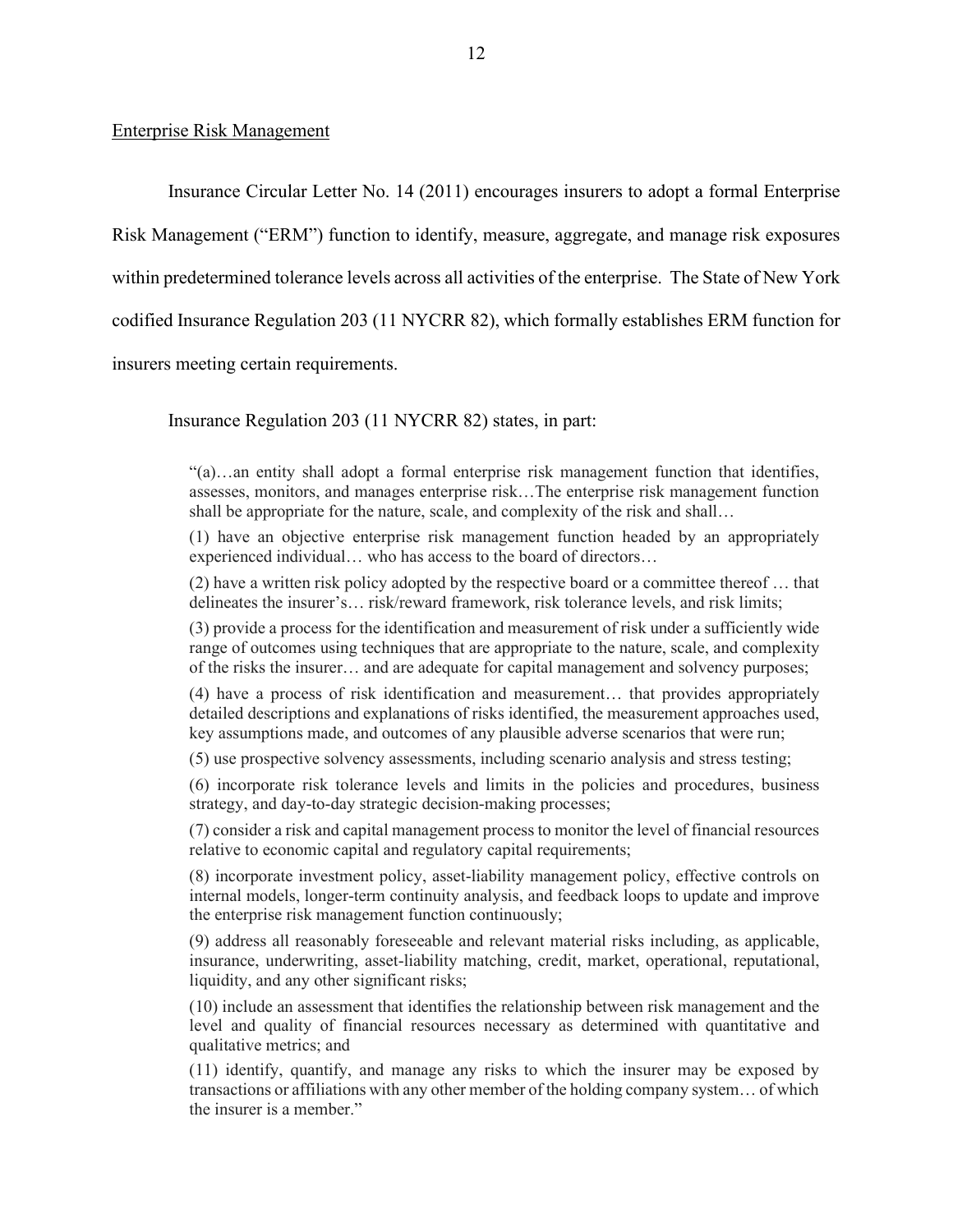Express Scripts Holding Company adopted an ERM framework for proactively addressing and mitigating risks, including prospective business risks. ESHC relies on its Enterprise Risk Council (the "Council") to monitor the business and financial risk exposures of the Express Scripts Holding Company group, which includes MCICNY. The Council is led by the Vice President of Corporate Audit who meets regularly with other cross-functional Vice Presidents, known as risk champions, to discuss and review risk issues.

The prior report on examination as of December 31, 2013, included seven (7) recommendations related to ERM. As part of the NAIC's risk-focused examination process, the examiner conducted a review of the Company's ERM practices along with the lead state's (Pennsylvania Insurance Department) analyst's review of the Company's 2016 filed Own Risk and Solvency Assessment ("ORSA") report by Medco Containment Life Insurance Company ("MCLIC"), an affiliate domiciled in Pennsylvania.

During the period under review, the Company conducted little to no quantitative analysis of its key risks in a stressed environment. In addition, the Company did not use a risk and capital model. Furthermore, the Company's capital adequacy analysis and prospective solvency assessment was either missing or weak in the following areas:

- Actual group capital amount versus group risk capital amount;
- Sufficiency of group capital based upon use of economic capital scenarios or stress testing;
- Method of capital measurement;
- Quantification of reasonably foreseeable and relevant material risks;
- Controls over capital;
- Controls over model validation and/or independent reviews; and
- Quality of capital.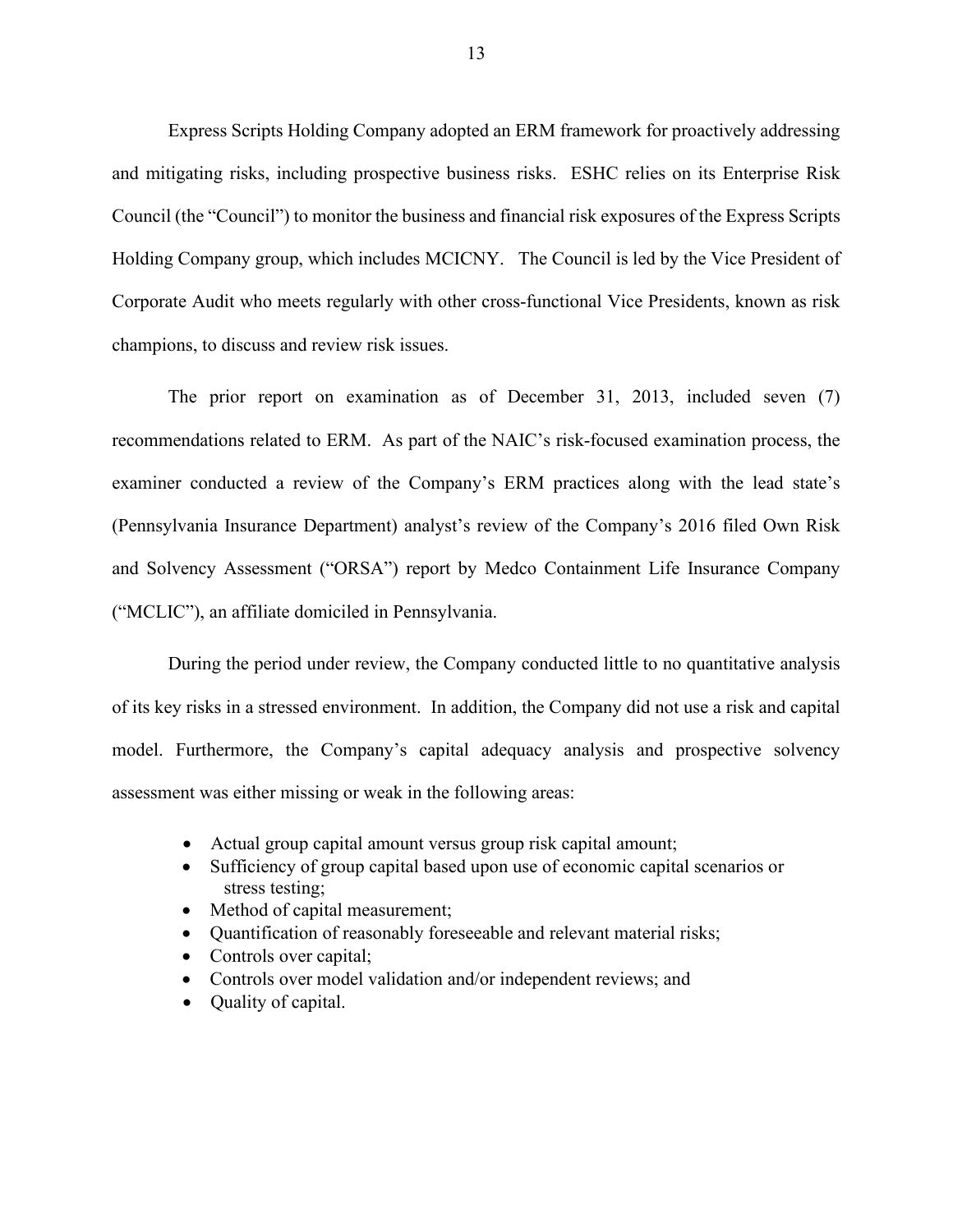The Company addressed four (4) of the seven (7) prior report recommendations and continued to work on improving its ERM framework and practices. The following are repeat ERM recommendations from the prior report:

It is recommended that the Company identify and quantify its risks in a manner that is appropriate to the nature, scale, and complexity of the risks the insurer bears and that such identification and quantification be adequate for capital management and solvency purposes.

It is also recommended that prospective solvency assessments, including scenario and stress testing, be made a key component of the Company's ERM function, highlighting the impact of such scenario and stresses on the Company's future solvency.

It is further recommended that the Company consider a risk and capital management process to monitor the level of its financial resources relative to its economic capital and regulatory capital requirements.

#### C. Territory and Plan of Operation

As of December 31, 2016, MCICNY was licensed, only in the state of New York, to transact accident and health insurance as set forth in Section  $1113(a)(3)(i)$  of the NYIL.

MCICNY's total direct written premiums for the examination period were as follows:

| Year  | Premiums Written |
|-------|------------------|
| 2014  | \$97,430,775     |
| 2015  | 98,261,960       |
| 2016  | 114,896,089      |
| Total | \$310,588,824    |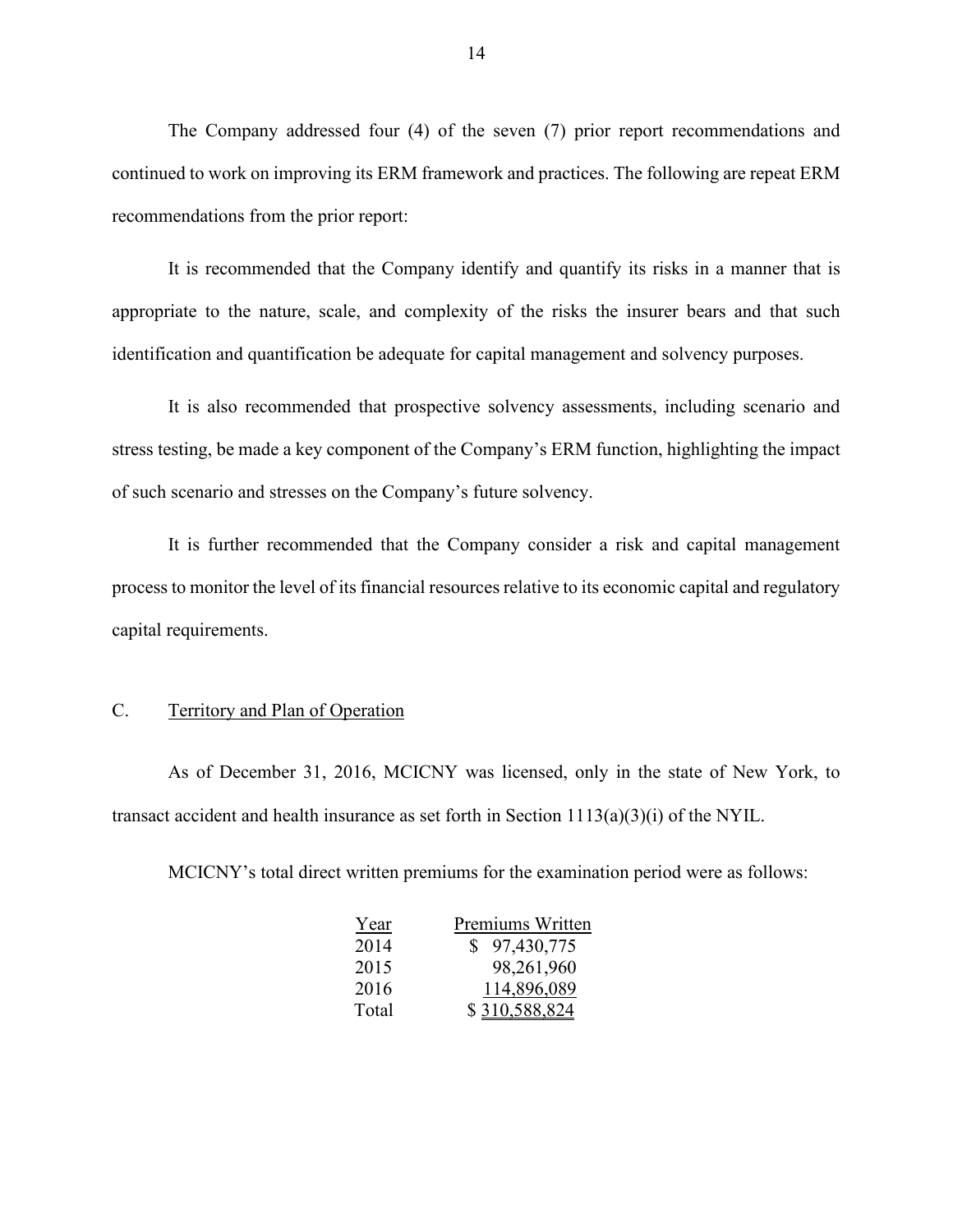#### D. Holding Company System

MCICNY is a 100% controlled subsidiary of MHS, a Delaware-incorporated and publicly traded corporation. On July 20, 2011, Express Scripts, Inc. ("ESI") entered into an Agreement and Plan of Merger ("Merger Agreement") with MHS, Aristotle Merger Sub, Inc. and Plato Merger Sub, Inc. These later two entities were both wholly-owned subsidiaries of MHS. The Merger Agreement provided that Aristotle Merger Sub, Inc. merged with and into ESI, with ESI being the surviving corporation. Immediately thereafter, Plato Merger Sub, Inc. merged into MHS, with MHS being the surviving corporation. As a result of the merger, effective April 2, 2012, both MHS and ESI became wholly-owned subsidiaries of Aristotle Holding Inc., and MCICNY became an indirect subsidiary of the Aristotle Holding Inc. As part of the completion of the merger, Aristotle Holding, Inc. changed its name to Express Scripts Holding Company.

The following abbreviated chart illustrates the holding company system of MCICNY and its other affiliates as of December 31, 2016:

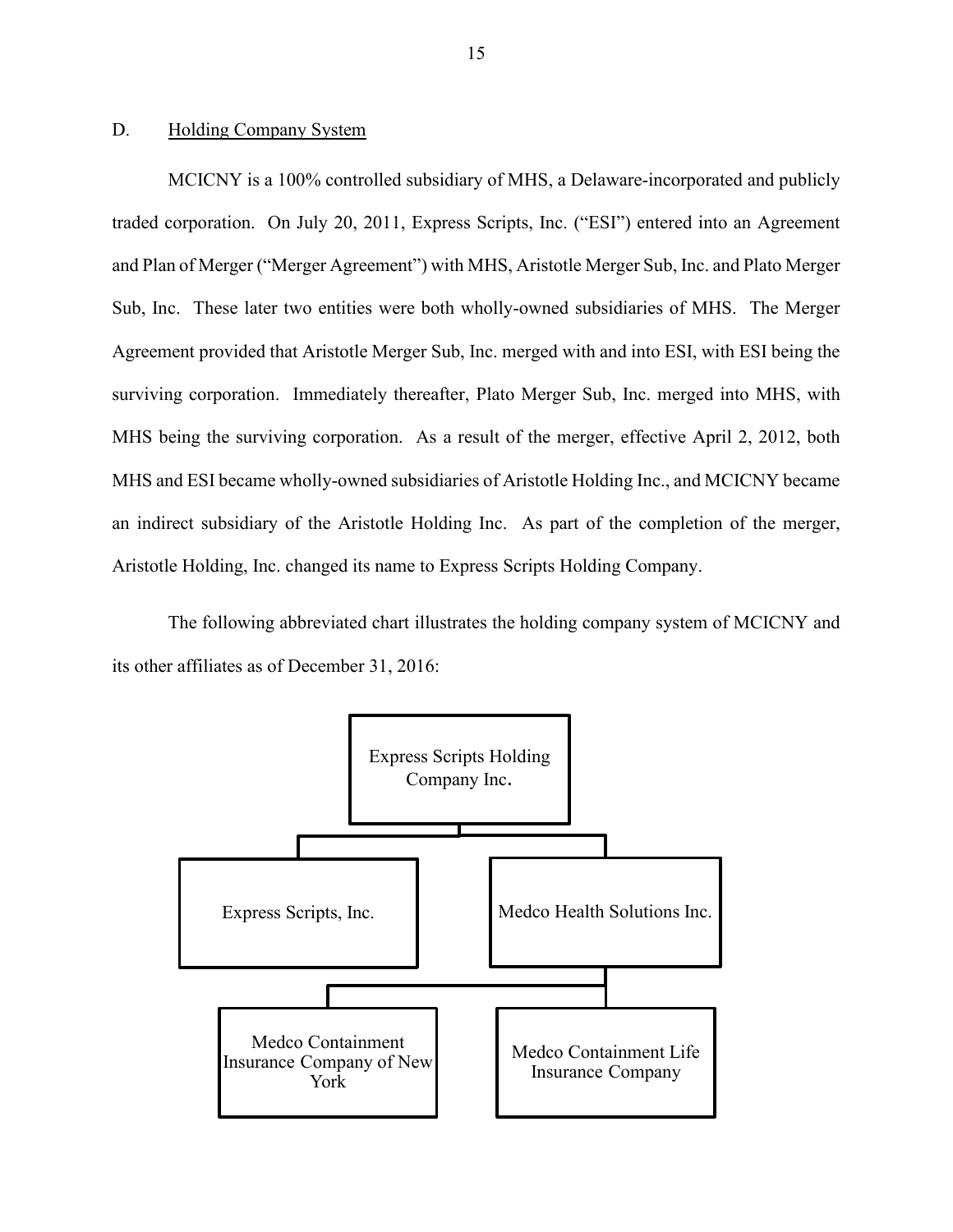The Company is party to six (6) agreements with members of its holding company system, detailed as follows:

- (1) Medicare Part D Pharmacy Benefit Management Agreement;
- (2) Medicare Part D Pharmacy Benefit Management EGWP ("Employer Group Waiver Plan") Agreement;
- (3) Integrated Medicare Part D Prescription Drug Program Master Agreement;
- (4) Services Agreement;
- (5) Joint Enterprise Agreement for Medicare Prescription Plan ("PDP") Sponsor; and
- (6) Tax Allocation Agreement.

#### Medicare Part D Pharmacy Benefit Management Agreement

Effective January 1, 2015, the Company entered into the Medicare Part D Pharmacy Benefit Management Agreement with Medco Health Solutions and Express Scripts, Inc., a direct wholly owned subsidiary of Express Scripts Holding Company Inc., establishing Express Scripts, Inc. as the exclusive provider of PBM Services for all of the Company's Plans. Under the terms of the agreement, PBM services include, but are not limited to: eligibility determination, pharmacy network; including mail service pharmacy and specialty products, claims processing, formulary, rebates, program operations, and providing employees and vendor enrollment services for the Company. It was noted that this agreement, as well as the Medicare Part D Pharmacy Benefit Management Employer Group Waiver Plan ("EGWP") Agreement discussed below, superseded the Integrated Medicare Part D Prescription Drug Program Master Agreement. The agreement, effective January 1, 2016, was amended to revise the pricing, other services provided, and parties to the agreement. Additional changes to the agreement included the removal of Medco Health Solutions as a party, changing the settlement timing of the fees, and updated definitions.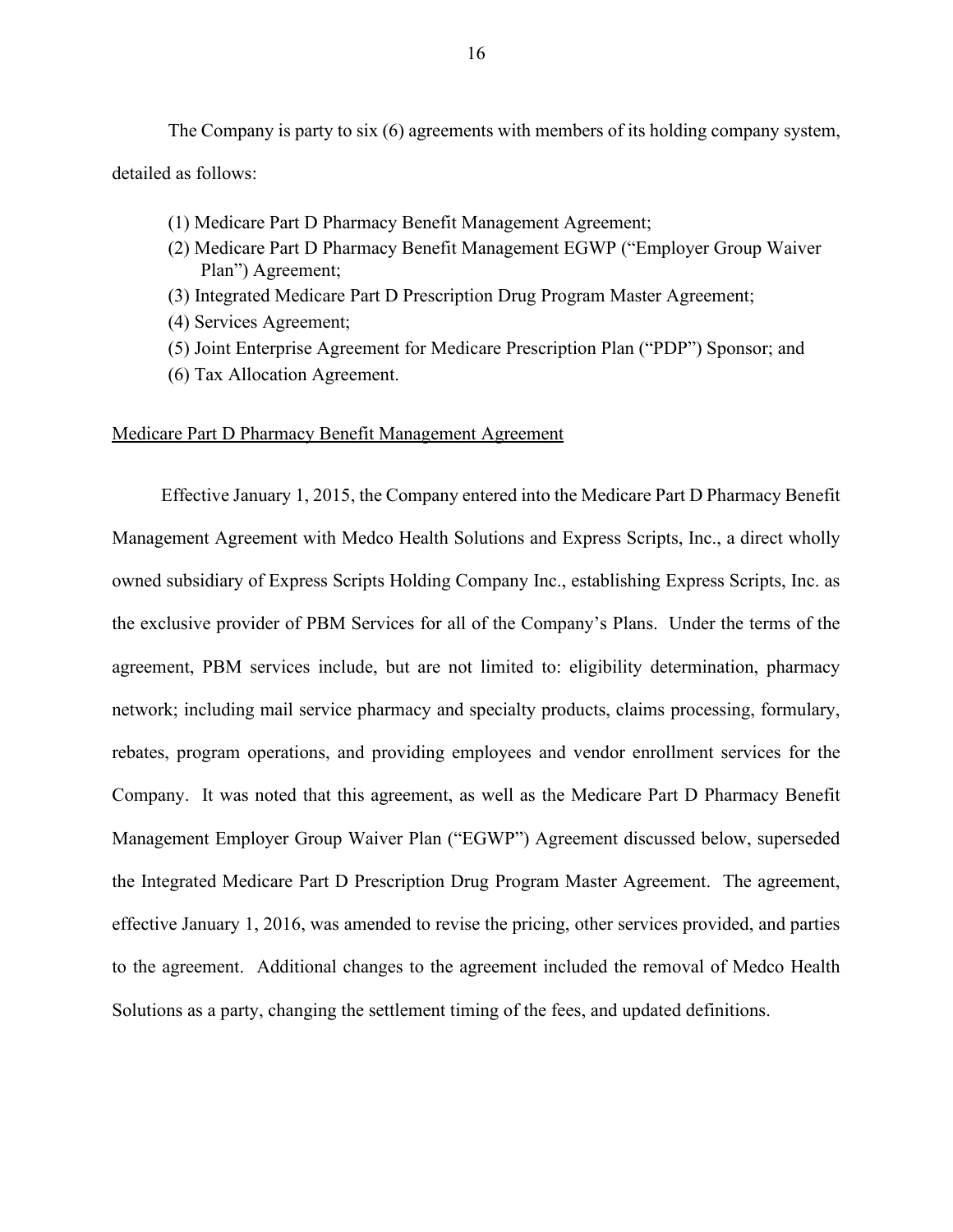#### Medicare Part D Pharmacy Benefit Management EGWP Agreement

Effective January 1, 2016, the Company entered into the Medicare Part D Pharmacy Benefit Management EGWP Agreement with Express Scripts, Inc., establishing Express Scripts as the exclusive provider of PBM Services for the employer groups the Company contracts with, along with CMS, to provide Employer Group Waiver Plans benefits to the Medicare-eligible retirees of the employer groups. Under the terms of the agreement, PBM Services include, but are not limited to eligibility determination, pharmacy network; including mail service pharmacy and specialty products, claims processing, formulary, rebates, program operations, and providing employees and vendor enrollment services for the Company.

#### Integrated Medicare Part D Prescription Drug Program Master Agreement

Effective June 6, 2005, the Company entered into the captioned agreement with MHS. The agreement provided for MCICNY to retain MHS and its subsidiaries, which hold TPA licenses in certain states, to provide a Medicare Prescription Drug Program including, but not limited to, retail pharmacy, mail order pharmacy, specialty drug pharmacy services, and prescription drug formulary for eligible persons, point-of-care, physician office communications, cost containment initiatives, and ensuring CMS Compliance developed and implemented by MHS. The agreement was amended annually to reflect updated rate changes for prescription drug reimbursement. The most recent amendments were effective on January 1, 2013 and January 1, 2014.

The Company further amended this Agreement, in September 2013 and January 2014, respectively, in both instances to update the Agreement to add pricing and other terms specific to the acquisition of an additional Medicare Prescription Drug Plan which was purchased from Smart Insurance Company ("the Smart D Plan"). These two amendments provided pricing terms for the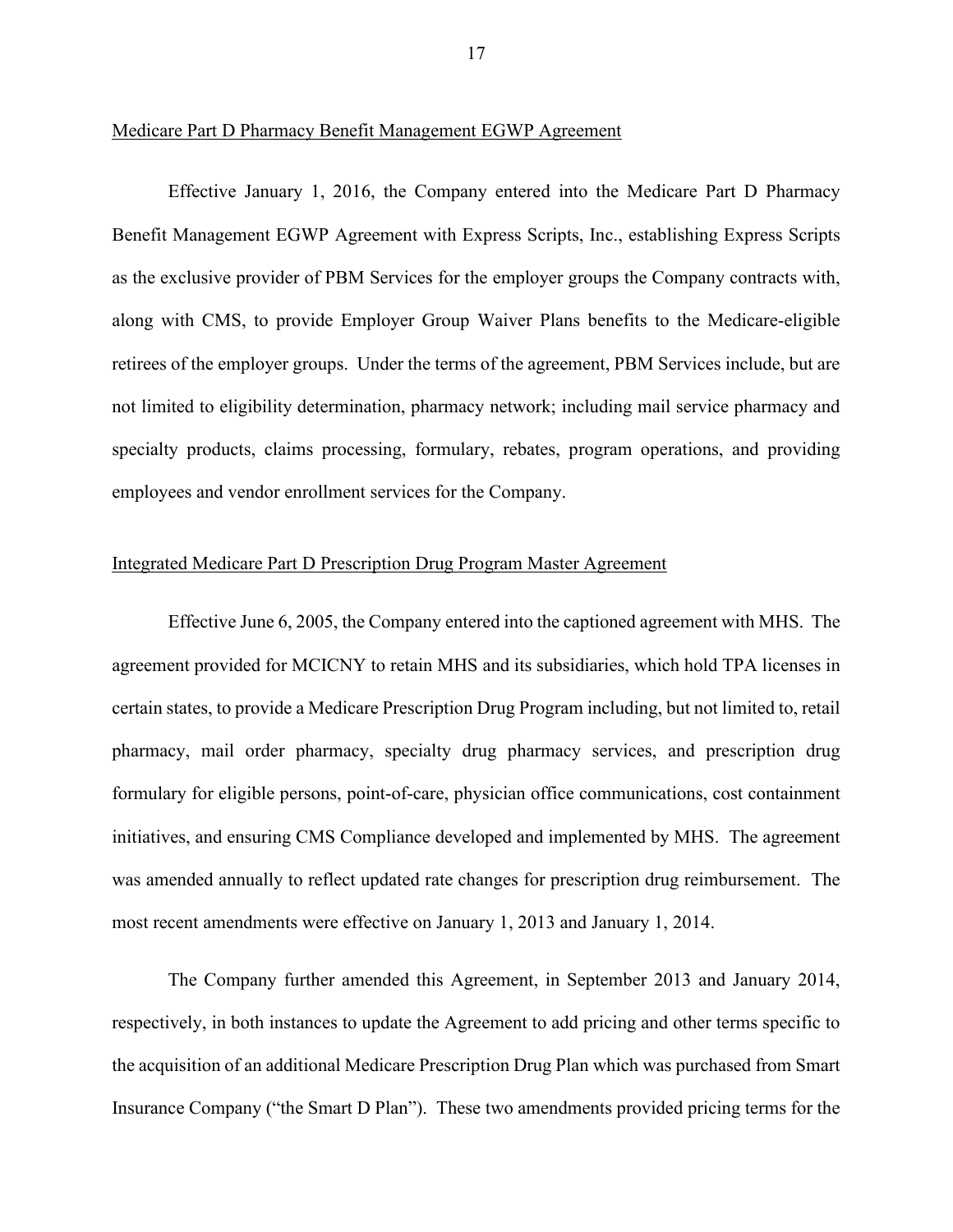newly acquired Smart D Plan block of business for September 1, 2013 through December 31, 2013 and January 1, 2014 through December 31, 2014, respectively. The agreement was superseded by the Pharmacy Benefit Management Agreements, effective January 1, 2016, as noted above.

#### Services Agreement

Effective August 31, 1994, the Company entered into a service agreement with MHS whereby MHS agreed to perform accounting, underwriting, claims processing and investment services for a fee, which permits the allocation of expenses between the two entities. On June 26, 2007, the Department approved an amendment to this agreement. The amendment included the following additional provisions: (1) MHS was to provide the Company with management and administrative services, including all personnel necessary for the management of the operations and services of MCICNY and the implementation of the Company's policies; and (2) the Company was to maintain its accounts and records in Franklin Lakes, New Jersey.

After the merger, the Company underwent integration and streamlining processes in which certain functions previously performed by MHS were delegated to the ultimate parent, Express Scripts Holding Company and/or other affiliates within the holding company. For example, part of the claims processing services was delegated to Express Scripts, Inc. Monitoring and oversight responsibilities with respect to regulatory compliance, internal audit function and the system of internal controls were delegated to the ultimate parent. However, the service agreement was not revised to reflect these changes. Additionally, the service agreement contained an outdated cost allocation schedule for payments of expenses among the affiliates. The prior report on examination included recommendations to address the need to update the service agreement and cost allocations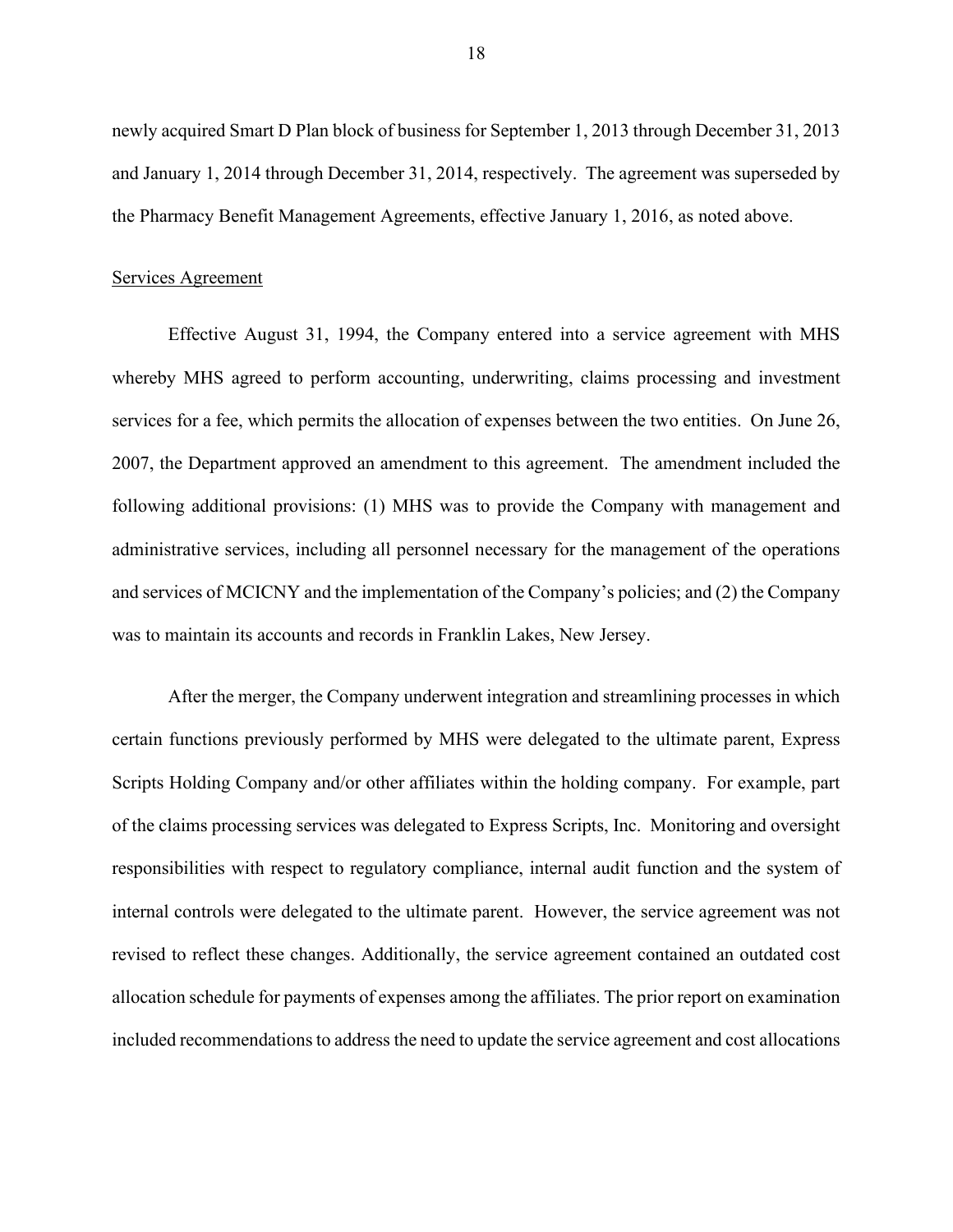schedule. The Medicare Part D Pharmacy Management Agreement executed in 2015 and amended

in 2016 addressed the prior report's comments.

Part 109.2(b) of Insurance Regulation 30 (11 NYCRR 109.2(b)) states, in part:

"… (1) When a direct allocation is not made, salaries, within certain exceptions hereinafter noted, shall be allocated on whichever of the following basis, or combinations…

Number of items of units Time studies Overhead on other allocations Premiums Dollar volume of losses Other special studies

(2) The effects of the application of each operating expense classification of all bases of allocation shall be shown on records kept in clear and legible form. Such records shall be readily available for examination."

In reviewing the allocation of costs between the affiliated entities, it was noted that the Labor Allocation Policy and procedures were not compliant with Part 109.2(b) of Insurance Regulation 30 (11 NYCRR 109.2(b)) in that the determination for allocating indirect labor expenses is performed only once annually, and is based on estimates made by those performing the various tasks without sufficient management oversight and review. Further, the examiner noted that the policy was not applied consistently throughout the examination period. As such, the Company was not compliant with Insurance Regulation 30's requirement to allocate indirect labor expenses on an adequate basis and provide clear and legible support of the allocation method.

It is recommended that the Company comply with Insurance Regulation 30 by developing labor allocation procedures that establish indirect labor allocation methods.

It is also recommended that the Company ensure that the newly developed procedures are consistently applied.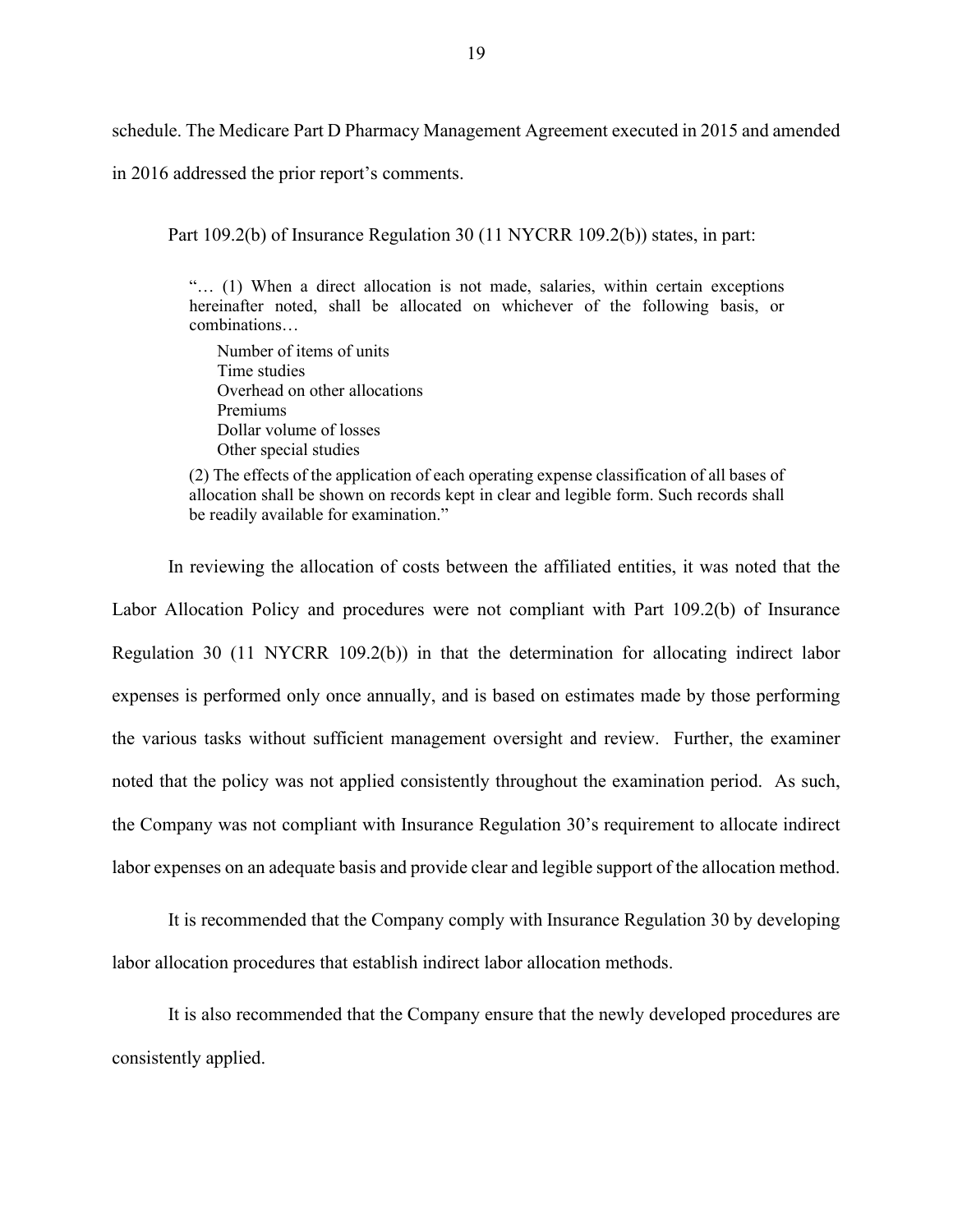Joint Enterprise Agreement for Medicare Prescription Plan ("PDP") Sponsor

Effective January 1, 2016, this agreement provides for MCICNY to act as Prescription Drug Plan Sponsor and offer uniform prescription drug benefits as required under the CMS contract, S5660. Under the terms of the agreement, MCICNY is responsible for coverage in the State of New York.

#### Tax Allocation Agreement

Effective March 10, 2004, the Company entered into a Tax Allocation Agreement (the "Agreement") with MHS. A revised agreement was submitted to the Department for approval on September 27, 2013. The intent of the revised Agreement was to reflect the merger between Express Scripts, Inc. and MHS, however, the revised Agreement failed to comply with the provisions of Insurance Circular Letter No. 33 (1979) because it did not include the required arbitration, assignment and inspection of records clauses. Subsequent changes were made to the Agreement and on April 29, 2015, it was resubmitted to DFS for approval.

On August 7, 2015, the Agreement was approved by DFS, however, the Company failed to execute the Agreement by not setting an effective date for the Agreement and by not including signatures of representatives from all parties involved.

It is recommended that, subsequent to approval, MCICNY execute all inter-company agreements with date and signatures by the interested parties and provide copies to the Department.

It is also recommended that MCICNY execute the approved Tax Allocation Agreement and submit a copy with current date and signature(s) to the Department.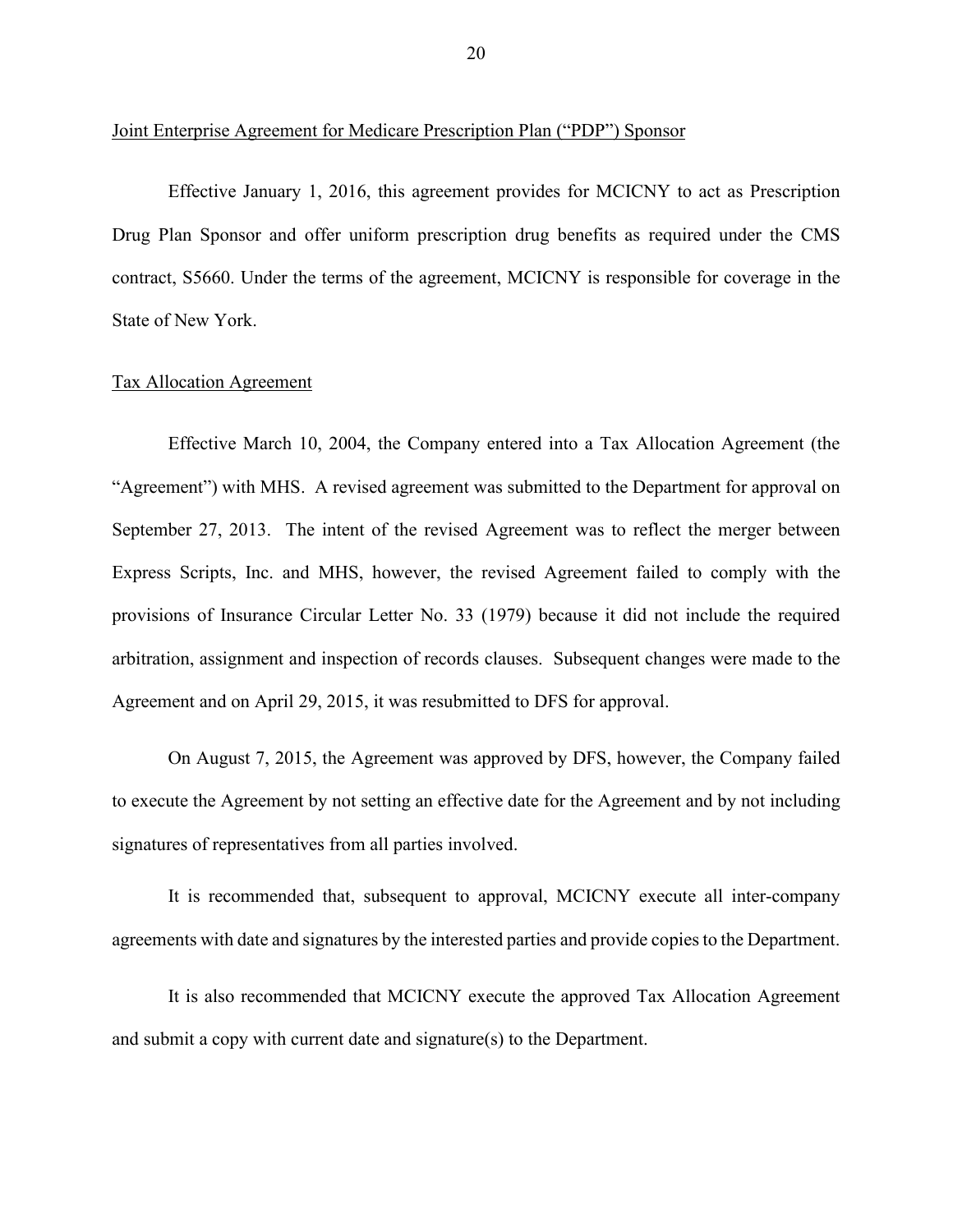#### E. Significant Operating Ratios

As of December 31, 2016, the Company's significant operating ratios were as follows:

| Net Premiums Written to Surplus | 205.99%  |
|---------------------------------|----------|
| Uncollected Premiums to Surplus | $0.63\%$ |
| Liabilities to Liquid Assets    | 61.97%   |

The above ratios fall within the benchmark ranges set forth in the Insurance Regulatory

Information System of the NAIC.

#### F. Accounts and Records

Insurance Circular Letter No. 4 (2015), which replaced Insurance Circular Letter No. 3

(2013), states in part:

"By June 1, 2015, each company must submit a Disaster Response Plan to the Department. Entities must provide their completed Disaster Response Plan to the Department via the Department's Portal Application or in hard copy…

By June 1, 2015, the Disaster Response Plan Questionnaire must be submitted to the Department via the Department's Portal Application or in hard copy…

By June 1, 2015, the Business Continuity Plan Questionnaire must be submitted to the Department via the Department's Portal Application or in hard copy…"

It should be noted that Insurance Circular Letter No. 3 (2013) contained similar

requirements to the foregoing, for that year.

In response to the prior examination report's recommendation for the Company to comply

with Insurance Circular Letter No. 3 (2013), the Company indicated that "*MCICNY files the* 

*Disaster Response Plan annually*" and "*The Disaster Plan was uploaded on the DFS web portal*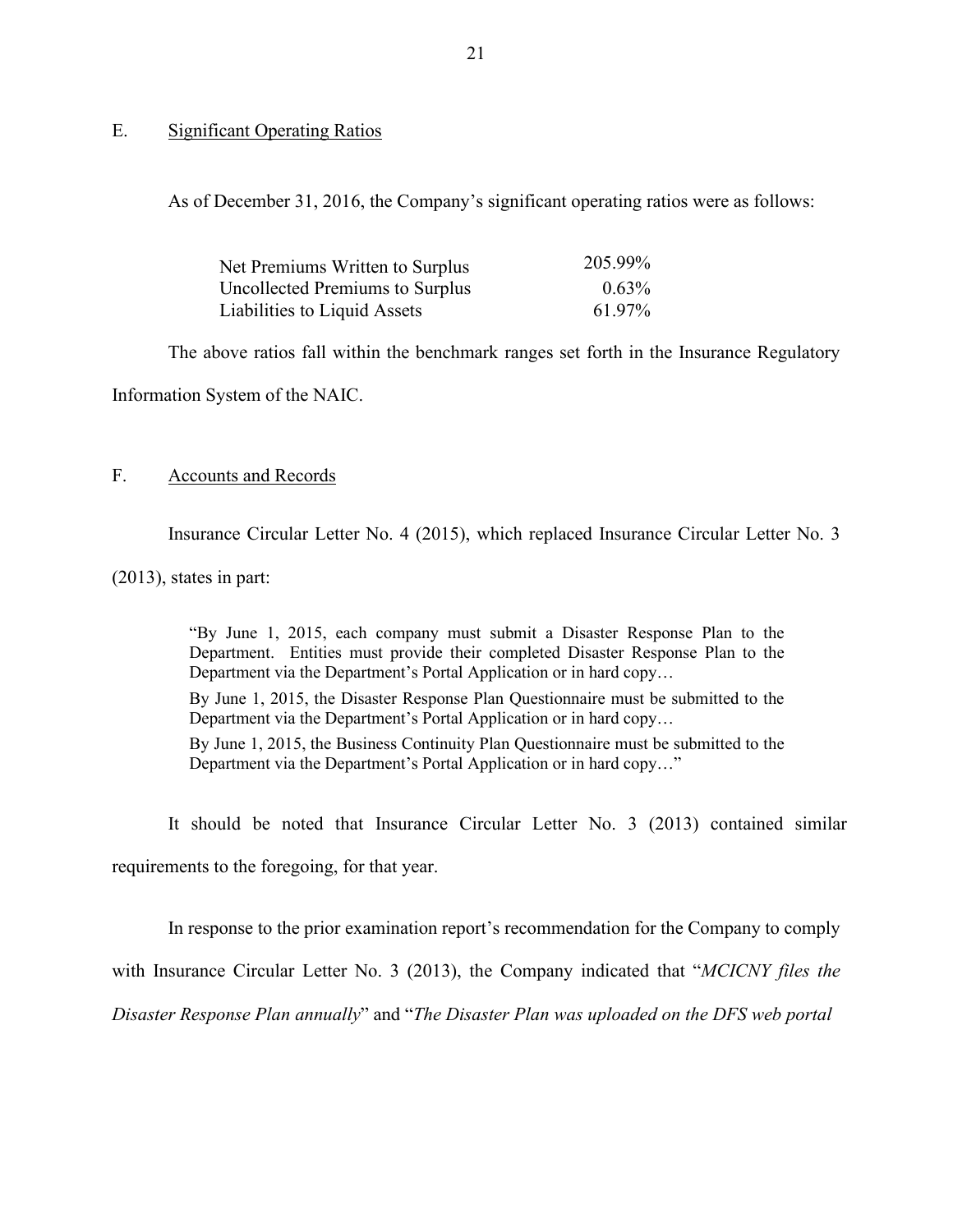*on April 14, 2017.*" Upon review, it was noted that the Company provided the Disaster Response Plan Questionnaire and the Business Continuity Plan Questionnaire, however, there was no record of the Company filing its Disaster Response Plan with the Department.

It is recommended that the Company comply with the requirements of Insurance Circular Letter No. 4 (2015), and any updates thereof, by filing in a timely and complete manner, all of its required Plans and Questionnaires.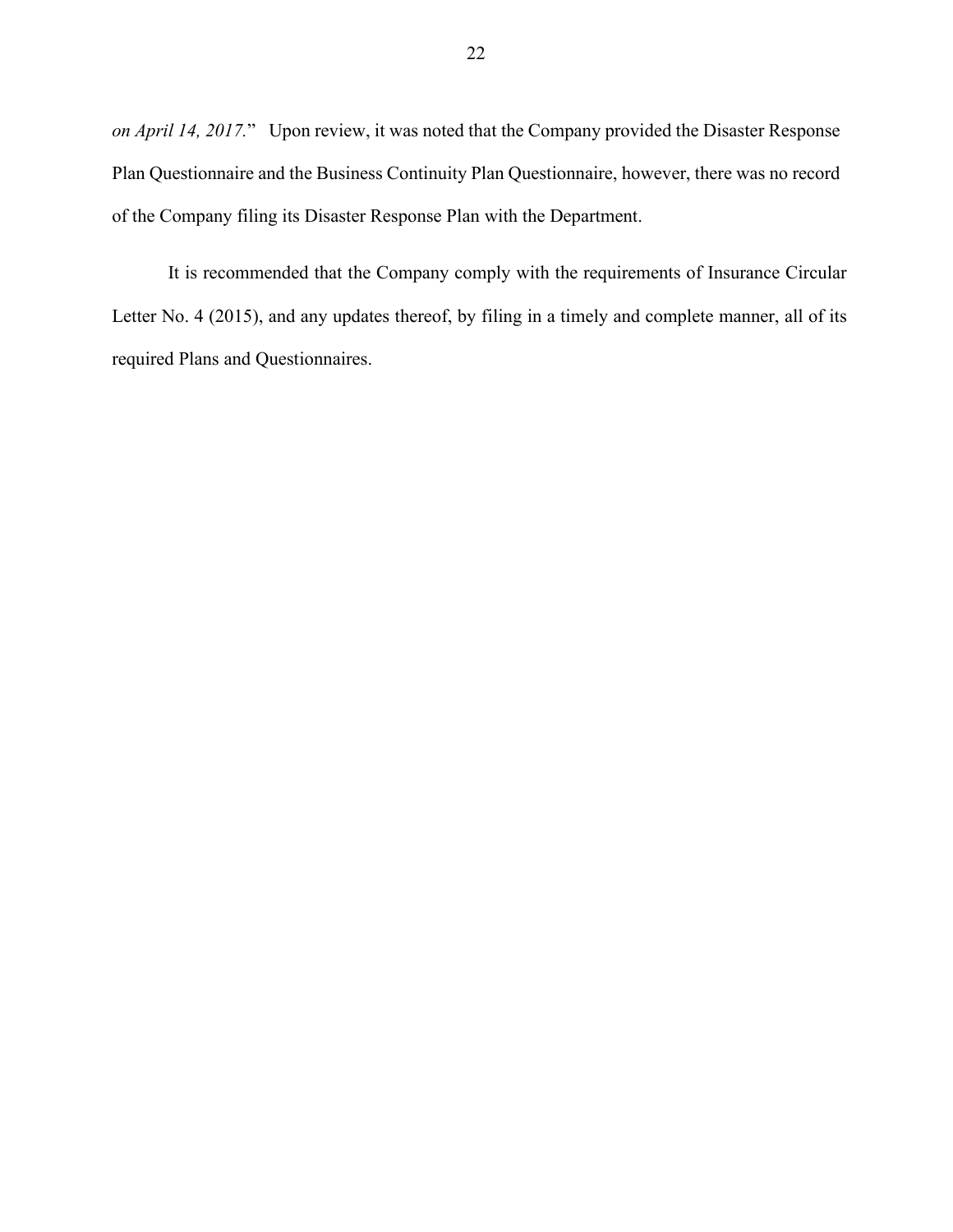#### **4. FINANCIAL STATEMENTS**

The following statements show the assets, liabilities, and surplus as of December 31, 2016, as contained in the Company's 2016 filed annual statement, a condensed summary of operations and a reconciliation of the surplus account for each of the years under review. The examiner's review of a sample of transactions did not reveal any differences which materially affected the Company's financial condition as presented in its December 31, 2016 filed annual statement.

The firm of PricewaterhouseCoopers, LLP was retained by the Company to audit the Company's combined statutory basis financial statements of financial position, as of December 31st for each year in the examination period, and the related statutory-basis statements of operations, surplus, and cash flows for the year then ended.

PricewaterhouseCoopers, LLP concluded that the statutory financial statements presented fairly, in all material respects, the financial position of the Company at the respective audit dates. Balances reported in these audited financial statements were reconciled to the corresponding years' annual statements with no discrepancies noted.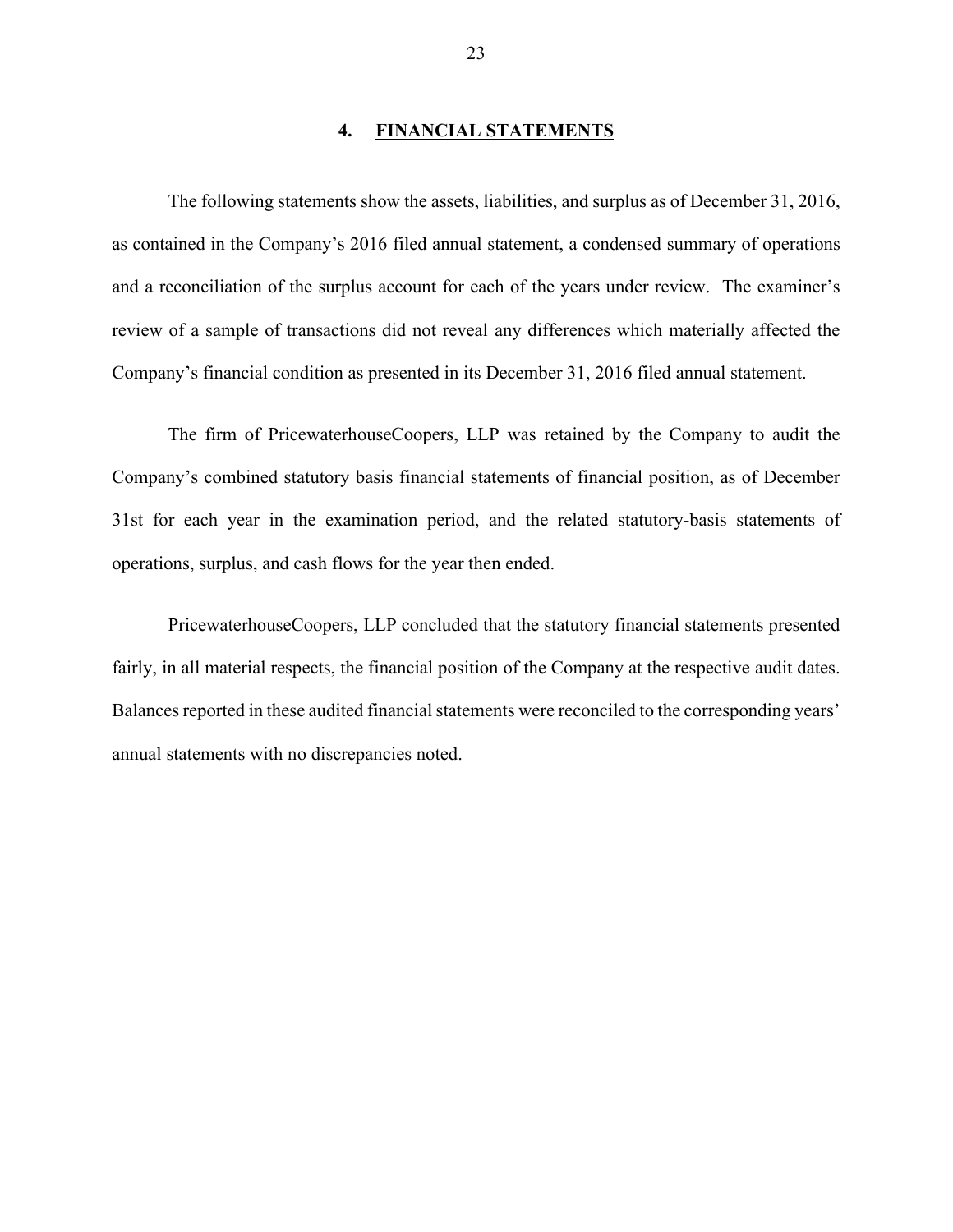## A. Balance Sheet

#### Assets

| Cash, cash equivalents, and short-term investments<br>Uncollected premiums and agents' balances in the course | \$           | 18,767,181   |
|---------------------------------------------------------------------------------------------------------------|--------------|--------------|
| of collection                                                                                                 |              | 348,775      |
| Accrued retrospective premiums and contracts subject to                                                       |              |              |
| redetermination                                                                                               |              | 362,000      |
| Funds held by or deposited with reinsured companies                                                           |              | 162,281      |
| Amounts receivable relating to uninsured plans                                                                |              | 252          |
| Net deferred tax asset                                                                                        |              | 263,752      |
| Receivables from parent, subsidiaries and affiliates                                                          |              | 2,251,647    |
| Health care and other amounts receivable                                                                      |              | 45,250,842   |
| Total assets                                                                                                  | \$           | 67,406,730   |
| Liabilities                                                                                                   |              |              |
| Claims unpaid                                                                                                 | \$           | 6,174,408    |
| Unpaid claims adjustment expenses                                                                             |              | 67,000       |
| Premiums received in advance                                                                                  |              | 118,319      |
| General expenses due and accrued                                                                              |              | 818,057      |
| Current federal and foreign income payable                                                                    |              | 4,453,207    |
| Remittances and items not allocated                                                                           |              | 134          |
| <b>Total liabilities</b>                                                                                      |              | \$11,631,125 |
| Capital and surplus                                                                                           |              |              |
| Common capital stock                                                                                          | $\mathbb{S}$ | 1,000,000    |
| Gross paid-in and contributed surplus                                                                         |              | 34,568,941   |
| Unassigned funds                                                                                              |              | 20,206,664   |
| Total capital and surplus                                                                                     |              | 55,775,605   |
| Total liabilities, capital and surplus                                                                        |              | \$67,406,730 |

**NOTE**: The Internal Revenue Service has NOT conducted audits of the income tax returns filed on behalf of the Company through tax year 2016. The examiners are unaware of any potential exposure of the Company to any tax assessments, and no liability has been established herein relative to such contingency.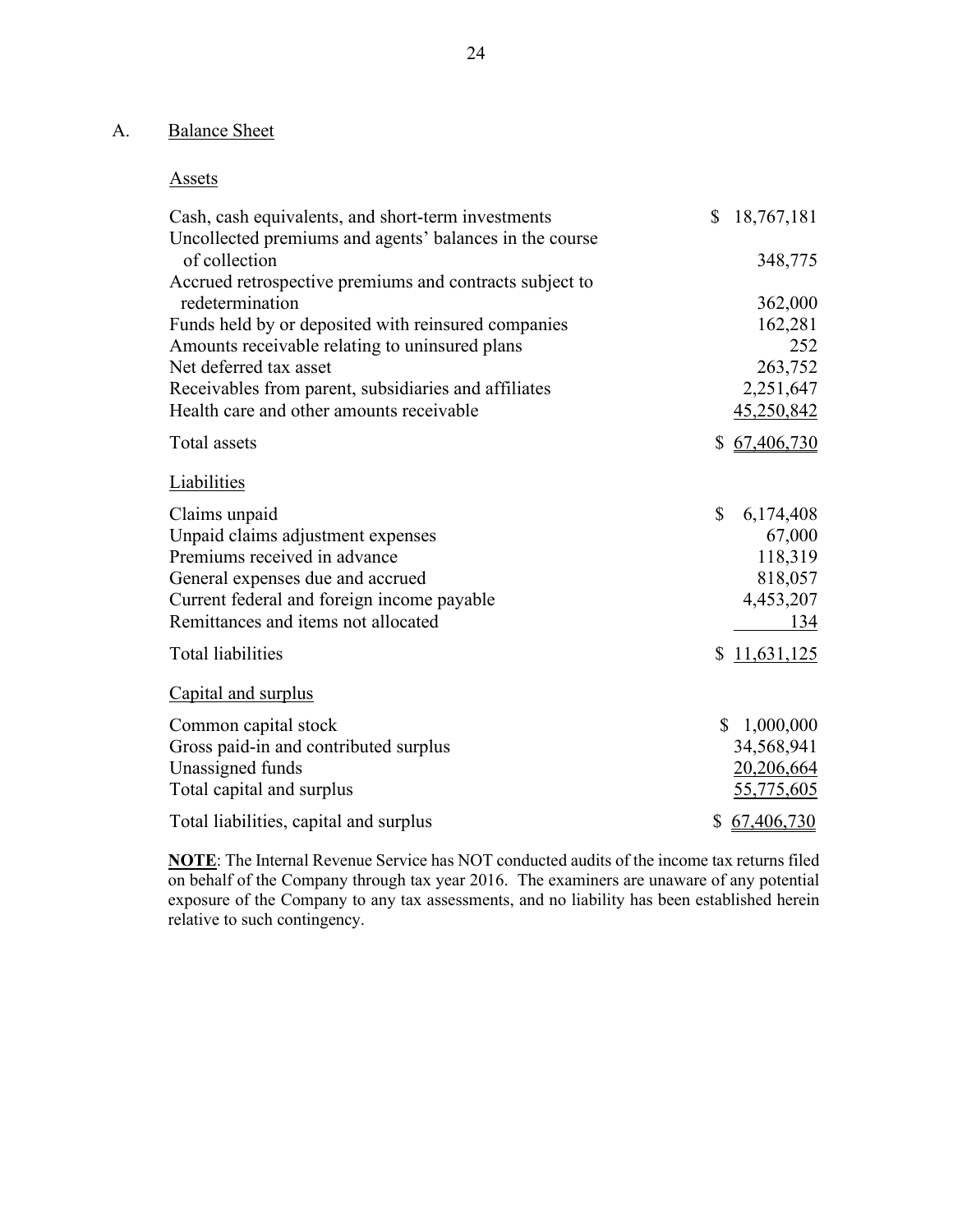## B. Statement of Revenue and Expenses and Capital and Surplus

Capital and surplus increased \$2,015,367 during the three-year period, January 1, 2014 through December 31, 2016, detailed as follows:

| Revenue                                                                                  |                                         |              |                         |
|------------------------------------------------------------------------------------------|-----------------------------------------|--------------|-------------------------|
| Net premium income                                                                       | \$326,147,430                           |              |                         |
| Total revenue                                                                            |                                         |              | \$326,147,430           |
| <b>Hospital and Medical Expenses</b>                                                     |                                         |              |                         |
| Prescription drugs<br>Net reinsurance recoveries                                         | \$270,077,563<br>(17, 232, 551)         |              |                         |
| Total hospital and medical expenses                                                      | \$287,310,114                           |              |                         |
| <b>Administrative Expenses</b>                                                           |                                         |              |                         |
| Claim adjustment expenses<br>General administration expenses                             | $\mathbb{S}$<br>4,151,403<br>29,573,197 |              |                         |
| Total administrative expenses                                                            | 33,724,600<br>\$                        |              |                         |
| Total underwriting deductions                                                            |                                         | \$           | 321,034,714             |
| Net underwriting gain<br>Net investment gain<br>Net loss from agents or premium balances |                                         | $\mathbb{S}$ | 5,112,716<br>73,165     |
| charged off                                                                              |                                         |              | (637, 863)              |
| Aggregate write-in for other expenses<br>Net income before federal income taxes incurred |                                         | \$           | (273, 352)<br>4,274,666 |
| Federal income taxes incurred                                                            |                                         |              | 2,786,428               |
| Net income                                                                               |                                         | \$           | 1,488,238               |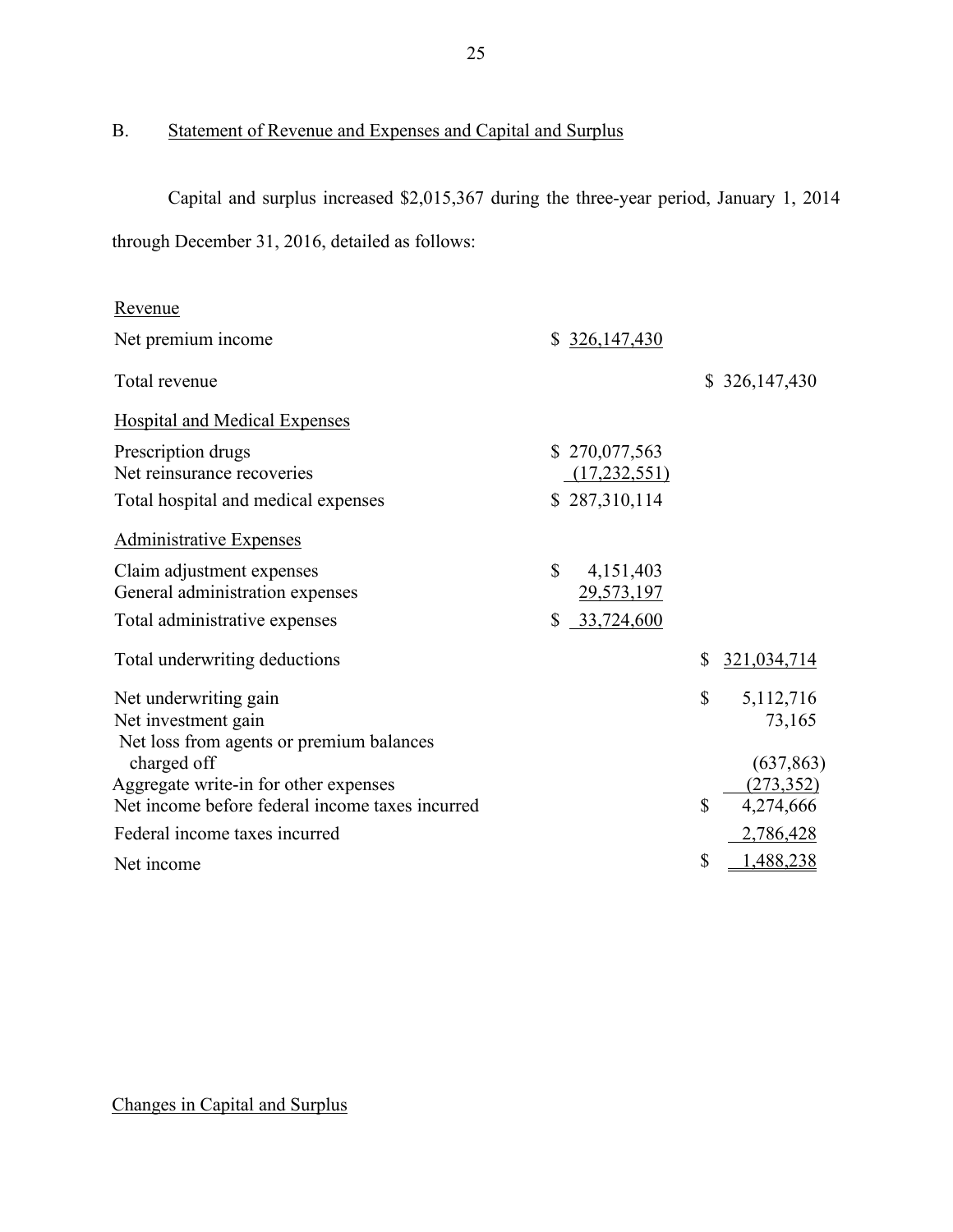| Capital and surplus, per report on<br>examination, as of December 31, 2013 |                            |                             | \$53,760,238 |
|----------------------------------------------------------------------------|----------------------------|-----------------------------|--------------|
|                                                                            | Gains in<br><b>Surplus</b> | Losses in<br><b>Surplus</b> |              |
| Net income                                                                 | \$1,488,238                |                             |              |
| Change in net deferred income taxes                                        |                            | \$393,218                   |              |
| Change in non-admitted assets                                              | 420,347                    |                             |              |
| Paid-in surplus                                                            | 500,000                    |                             |              |
| Net increase in capital and surplus                                        |                            |                             | 2,015,367    |
| Capital and surplus, per report on<br>examination, as of December 31, 2016 |                            |                             | \$55,775,605 |

#### **5. CLAIMS UNPAID AND UNPAID CLAIMS ADJUSTMENT EXPENSES**

The examination liability of \$6,241,408 for the above captioned account is the same as the amount reported by the Company in its filed annual statement as of December 31, 2016.

The examination analysis of the claims unpaid reserve was conducted in accordance with generally accepted actuarial principles and practices and was based on statistical information contained in the Company's internal records and annual statements as verified during the examination. The examination reserve was based upon actual payments made through a point in time, plus an estimate for claims remaining unpaid at that date. Such estimate was calculated based on actuarial principles, which utilized the Company's experience in projecting the ultimate cost of claims incurred on or prior to December 31, 2016.

#### **6. MARKET CONDUCT ACTIVITES**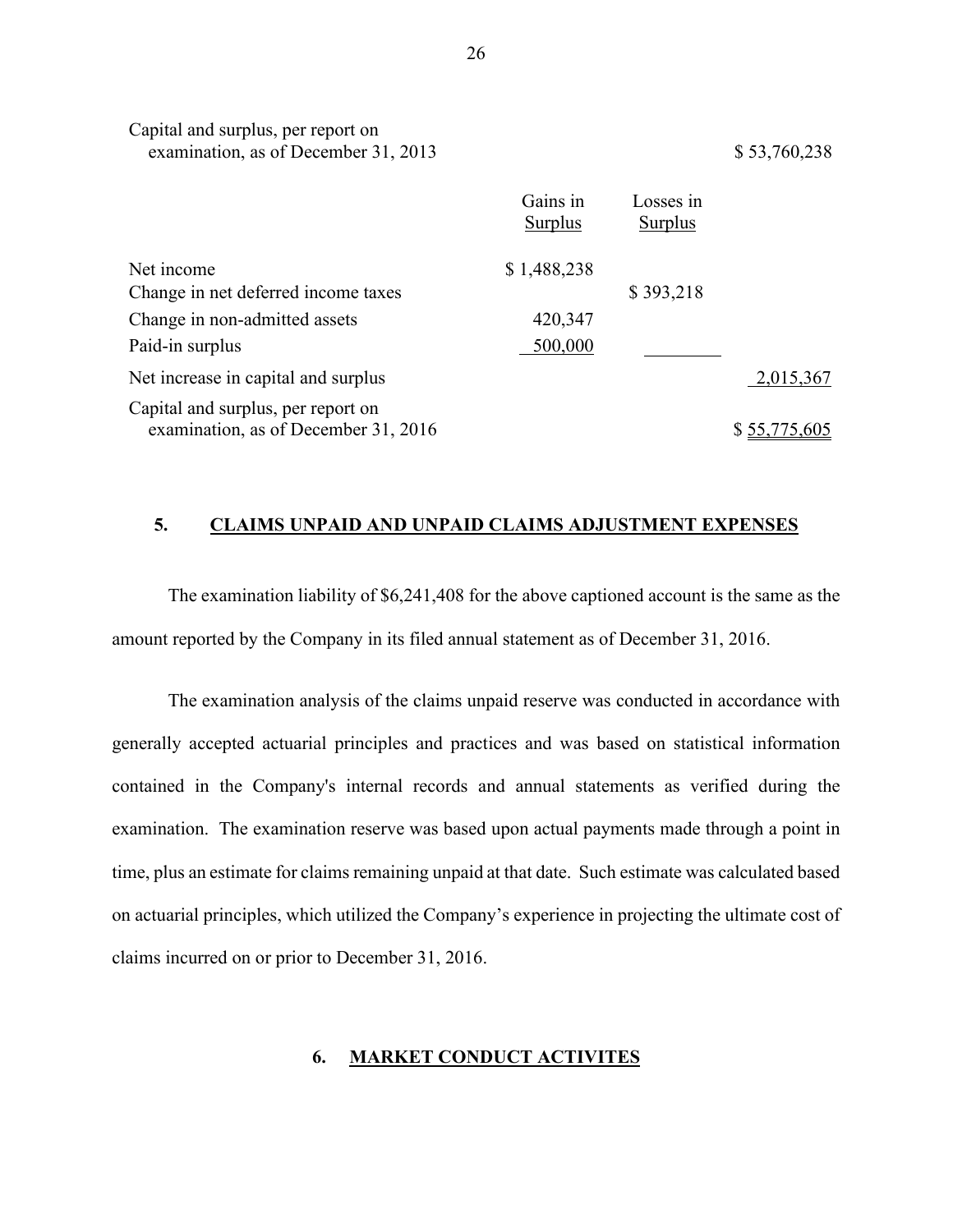In the course of this examination, a review was made of the manner in which the Company conducts its business and fulfills its contractual obligations to policyholders and claimants. The review was general in nature and is not to be construed to encompass the more precise scope of a market conduct examination.

In determining the scope of this review, the examiner took into consideration the Company's Medicare Part D Drug Coverage line of business, which falls under the purview of CMS, accordingly, the review was limited to agents and brokers.

No issues or areas of noncompliance were noted.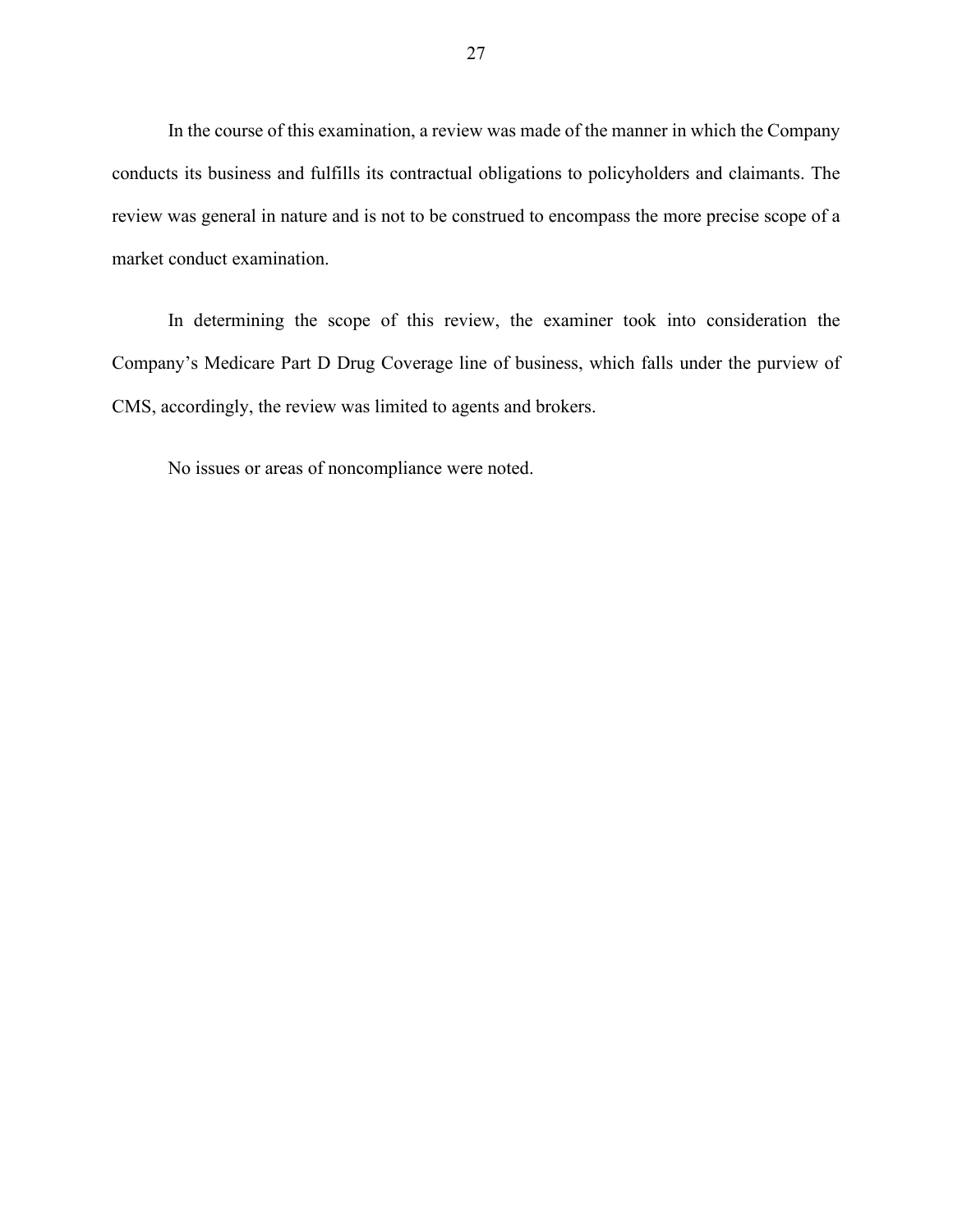### **7. COMPLIANCE WITH PRIOR REPORT ON EXAMINATION**

The prior report on examination as of December 31, 2013, contained the following nineteen

(19) comments and recommendations (page numbers refer to the prior report):

### **ITEM NO. PAGE NO.**

#### Management and Controls

1. It is recommended that the minutes of the MCICNY Board of Directors' meetings document the active participation and decision-making of the Board in monitoring and overseeing MCICNY's business affairs. It is noted that a similar recommendation was made in the prior report on examination. This leads to a concern that the Board may not be taking a sufficient role in corporate oversight.

> *The Company has not complied with this recommendation over the course of three examinations.*

2. It is recommended that each member of the board of directors complies with Section 312(b) of New York Insurance Law and reviews the report on examination and sign the attestation in a timely manner.

*The Company has complied with this recommendation*.

### Enterprise Risk Management

3. It is recommended that the Company maintains supporting documentation with appropriate detailed descriptions and explanations of the risks identified, the measurement approaches used, key assumptions made, and outcomes of any plausible adverse scenarios that were run. 12

*The Company has complied with this recommendation.*

8

9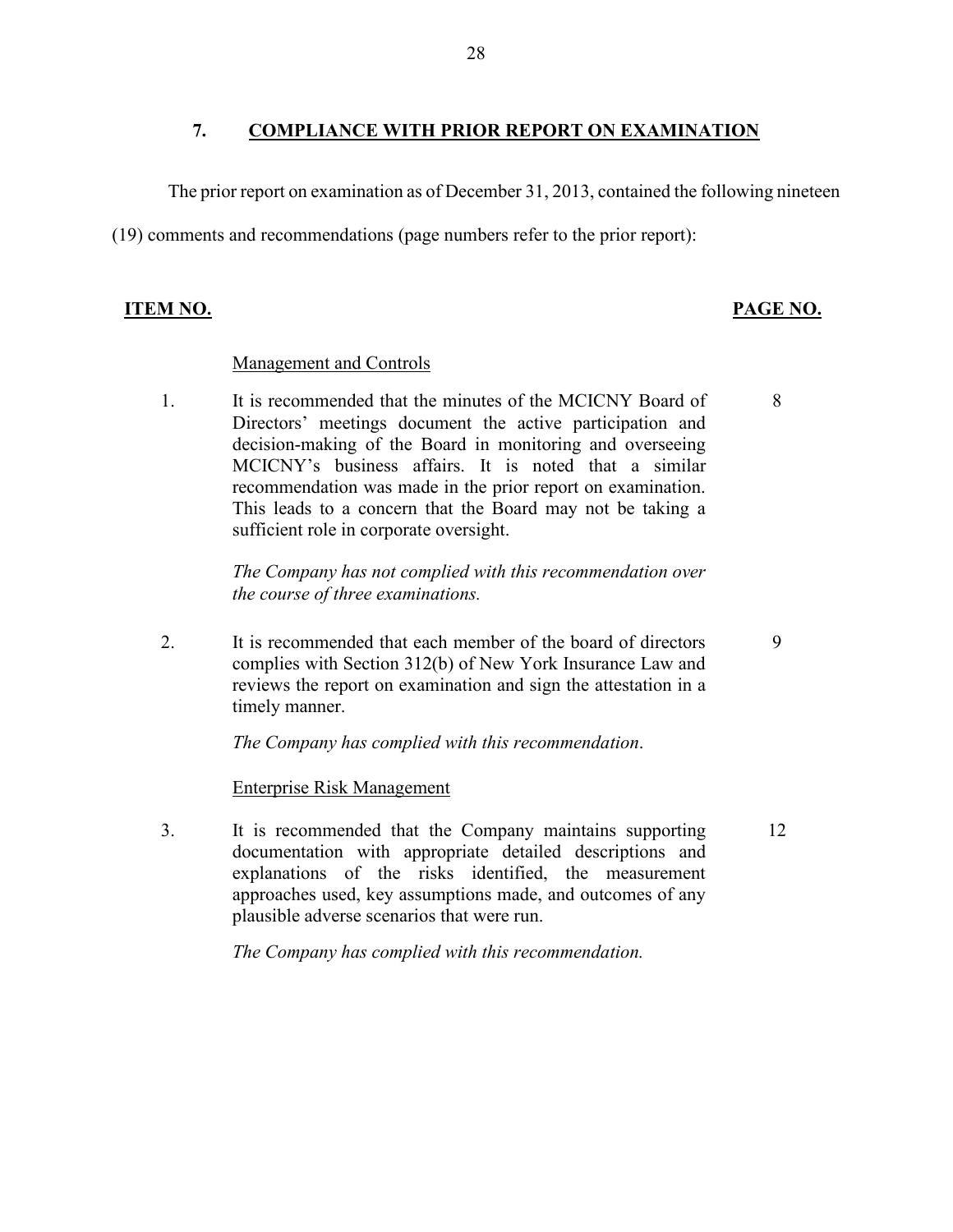#### Enterprise Risk Management

4. It is recommended that the Company identifies and quantifies its risks in a manner that is appropriate to the nature, scale, and complexity of the risks the insurer bears and that such identification and quantification should be adequate for capital management and solvency purposes. 12

> *The Company has not complied with this recommendation over the course of two examinations.*

5. It is also recommended that the ERM function incorporates risk tolerance levels and limits in the risk policy and procedures, business strategy, and day-to-day strategic decision making processes. 13

*The Company has complied with this recommendation*.

6. It is recommended that the Company implements a formal written risk policy to delineate the risk/reward framework, risk tolerance levels and risk limits. 13

*The Company has complied with this recommendation.*

7. It is recommended that prospective solvency assessments, including scenario and stress testing, be made a key component of the Company's ERM function, highlighting the impact of such scenario and stresses on the Company's future solvency. 13

> *The Company has not complied with this recommendation over the course of two examinations.*

8. It is recommended that the Company considers a risk and capital management process to monitor the level of its financial resources relative to its economic capital and regulatory capital requirements. 13

> *The Company has not complied with this recommendation over the course of two examinations.*

9. It is recommended that the ERM function incorporates investment policy, asset-liability management policy, effective controls on internal models, longer-term continuity analysis, and feedback loops to update and improve ERM continuously. 13

*The Company has complied with this recommendation.*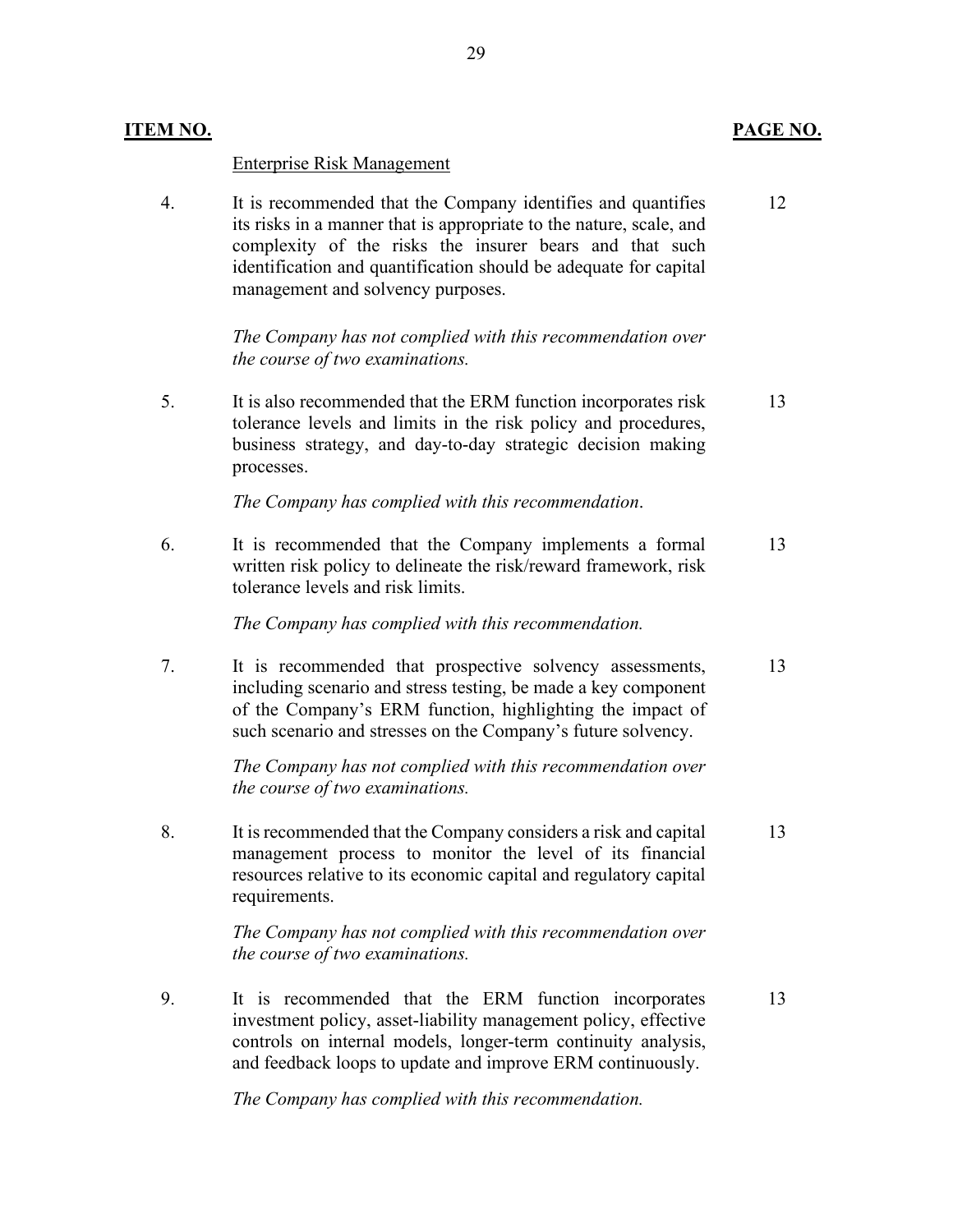#### Holding Company System

10. It is recommended that the Company revises the service agreement to reflect the changes implemented as a result of the merger and provide the agreement to the Department for review and non-disapproval. 16

*The Company has complied with this recommendation.* 

11. It is also recommended that the Company updates the cost allocation schedule in the service agreement to accurately reflect the cost allocation methodology currently being used. 16

*The Company has complied with this recommendation.* 

12. It is recommended that the Company settles the inter-company payments with MHS within the timeframe set forth by the term of the Service Agreement. 17

*The Company has complied with this recommendation.*

13. It is recommended that the Company revises its Tax Allocation Agreement in compliance with the requirements of Circular Letter No. 33 (1979) and files the revised Agreement with the Department for approval. 18

*The Company has complied with this recommendation.*

14. It is recommended that the Company complies with the requirements of Circular Letter No. 3 (2013), and any updates to that Circular Letter, by filing timely and completely, its annual Disaster Response Plan, Disaster Response Plan Questionnaire and Business Continuity Plan Questionnaire. 20

> *The Company has not complied with this recommendation over the course of two examination.*

Accounts and Records

15. It is recommended that the Company exercises greater care and completes Schedule Y in accordance with the NAIC's Annual Statement Instructions. 21

*The Company has complied with this recommendation.*

#### **ITEM NO. PAGE NO.**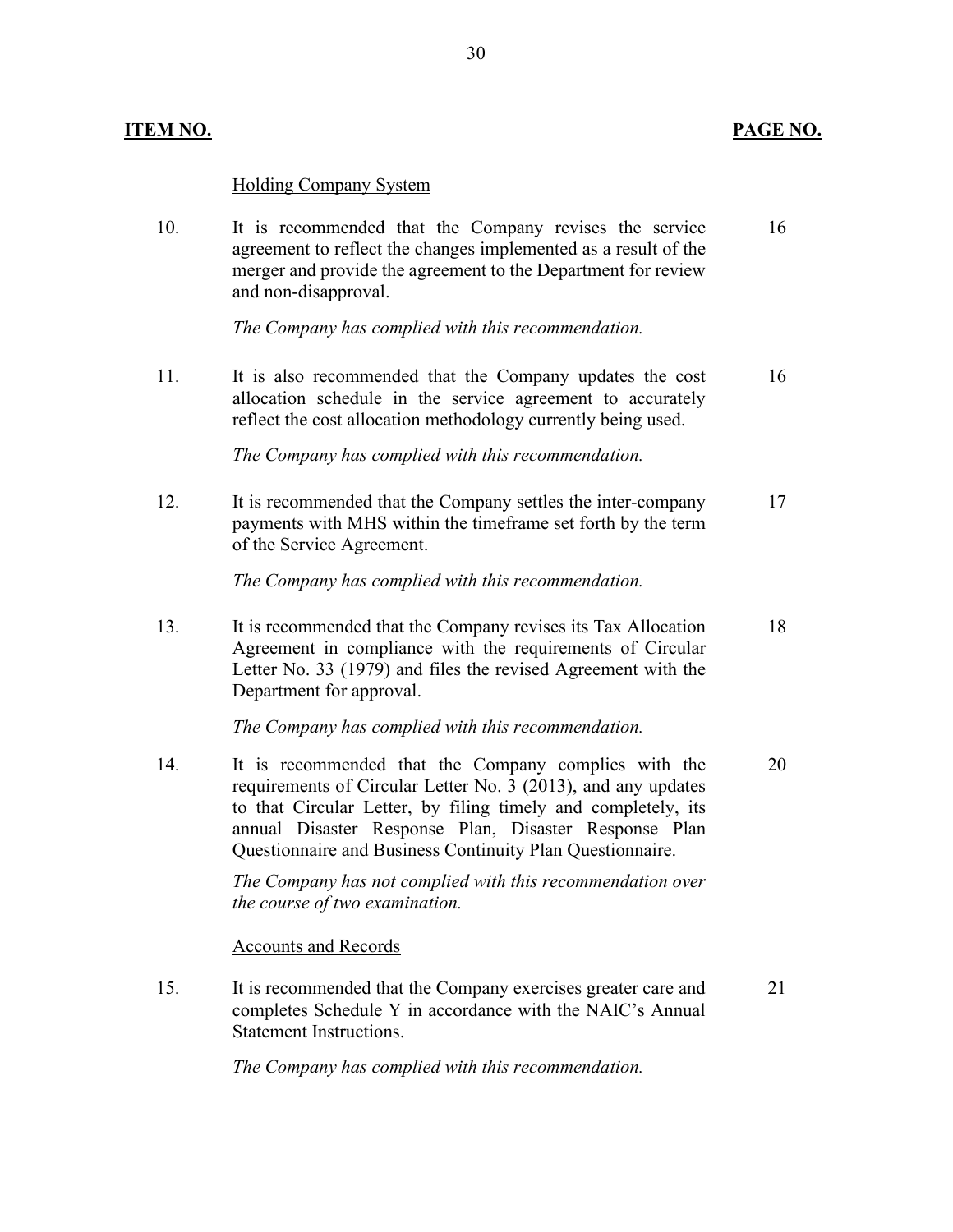#### **ITEM NO. PAGE NO.**

Accounts and Records (Cont.'d)

16. It is recommended that the Company reports accurate information with respect to the parties of the Tax Allocation Agreement in its filed annual statement. 21

*The Company has complied with this recommendation.* 

17. It is recommended that the Company complies with the instructions of the New York Annual Statement Supplement and reports directors' and officers' salaries from all entities within the holding company system. 22

*The Company has complied with this recommendation*

18. It is recommended that the Company complies with the requirements of SSAP No. 84 and confirms the amount of pharmaceutical rebates it is entitled to receive prior to reporting them as a receivable. 23

*The Company has complied with this recommendation.*

19. It is recommended that the Company take steps to reduce the potential risk of loss of its cash. 24

*The Company has complied with this recommendation.*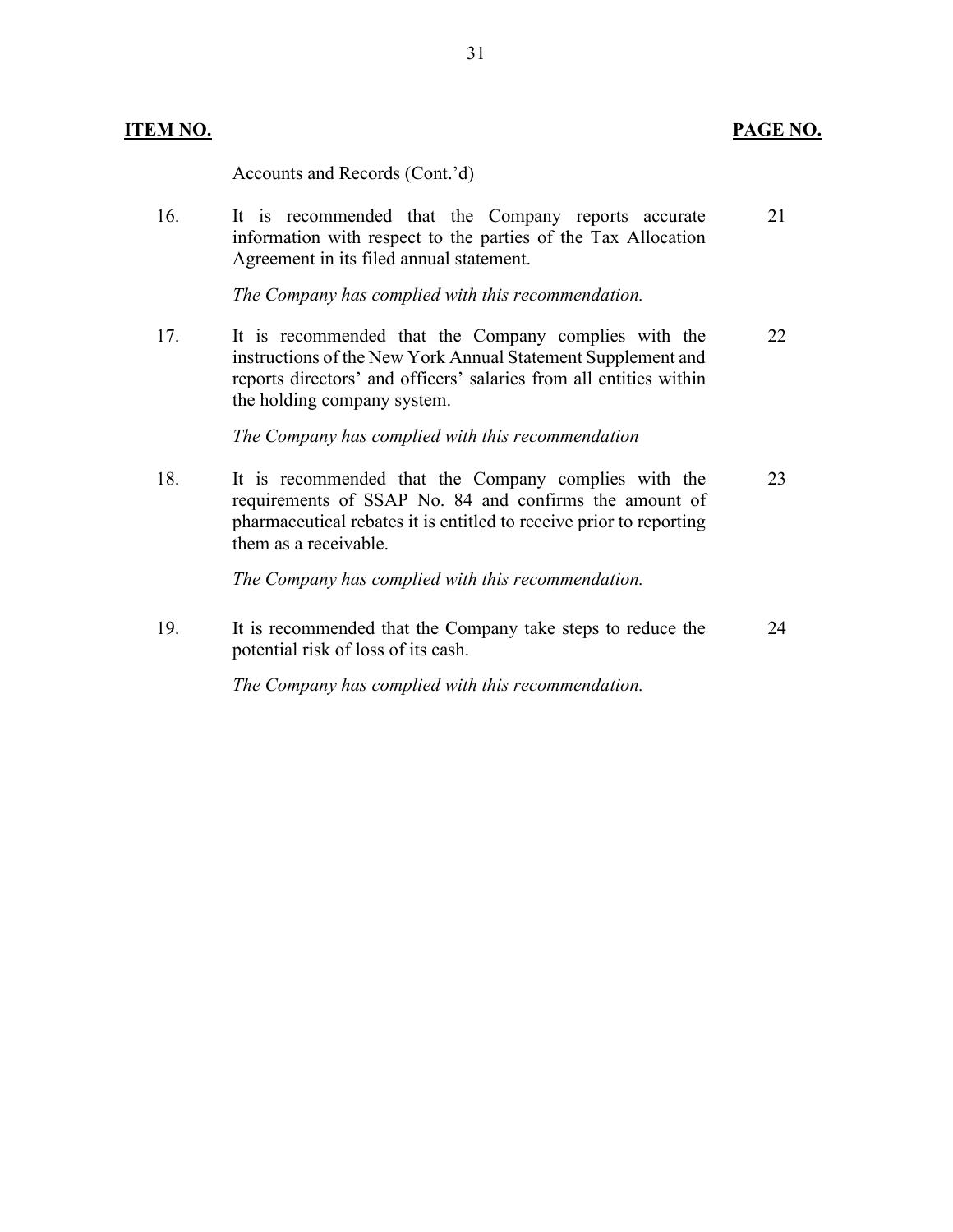### **8. SUMMARY OF COMMENTS AND RECOMMENDATION**

### **ITEM PAGE NO.**

7

9

#### A. Facilitation of the Examination

It is recommended that the Company comply with sections 308(a)(1) and 310 of the New York Insurance Law and facilitate the examination process by promptly fulfilling all examination requests.

- B. Management and Controls
	- i. It is recommended, as a best practice and as suggested by the NAIC's Financial Condition Examiners Handbook, that the Company include a representation of independent members on its Board of Directors.
	- ii. It is recommended that MCICNY's Board of Directors actively participate in the decision-making of the Board and monitor and oversee all of MCICNY's business affairs. 10

A similar recommendation was made in the prior report on examination.

#### C. Enterprise Risk Management

- i. It is recommended that the Company identify and quantify its risks in a manner that is appropriate to the nature, scale, and complexity of the risks the insurer bears and that such identification and quantification should be adequate for capital management and solvency purposes. 14
- ii. It is also recommended that prospective solvency assessments, including scenario and stress testing, be made a key component of the Company's ERM function, highlighting the impact of such scenario and stresses on the Company's future solvency. 14
- iii. It is further recommended that the Company consider a risk and capital management process to monitor the level of its financial resources relative to its economic capital and regulatory capital requirements. 14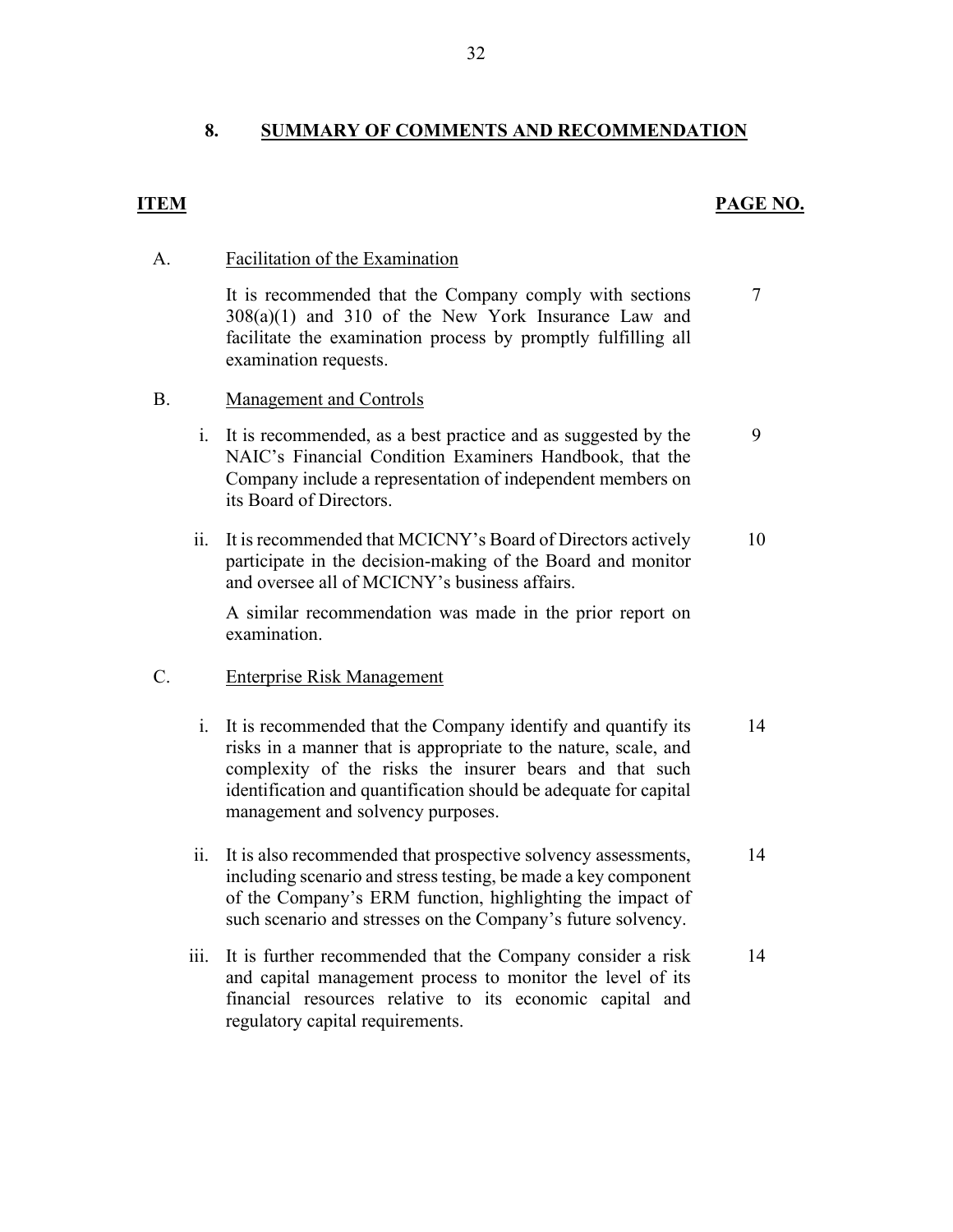## **ITEM PAGE NO.**

## D. Holding Company System

|    |      | i. It is recommended that the Company comply with Insurance<br>Regulation 30 by developing labor allocation procedures that<br>establish indirect labor allocation methods.                | 19 |
|----|------|--------------------------------------------------------------------------------------------------------------------------------------------------------------------------------------------|----|
|    | ii.  | It is also recommended that the Company ensure that the newly<br>developed procedures are consistently applied.                                                                            | 19 |
|    | iii. | It is recommended that, subsequent to approval, MCICNY<br>execute all inter-company agreements with date and signatures<br>by the interested parties and provide copies to the Department. | 20 |
|    |      | iv. It is also recommended that MCICNY execute the approved<br>Tax Allocation Agreement and submit a copy with current date<br>and signature(s) to the Department.                         | 20 |
| E. |      | <b>Accounts and Records</b>                                                                                                                                                                |    |

It is recommended that the Company comply with the requirements of Insurance Circular Letter No. 4 (2015), and any updates thereof, by filing in a timely and complete manner, all of its required Plans and Questionnaires. 22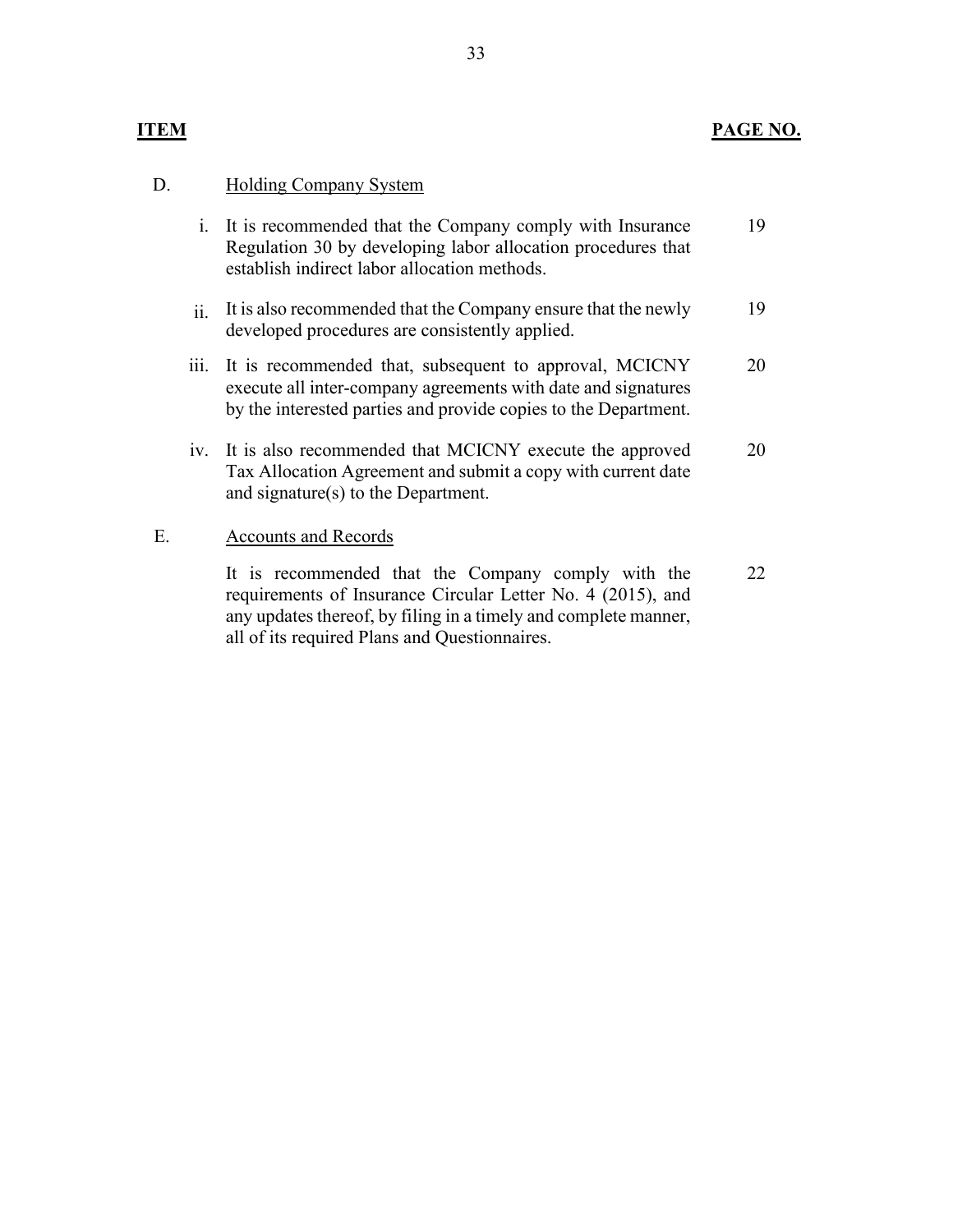Respectfully submitted,

John Romano, CFE Examiner-in-Charge

STATE OF NEW YORK ) ) SS  $\overline{\phantom{a}}$ COUNTY OF NEW YORK)

John Romano, being duly sworn, deposes and says that the foregoing report submitted by him is true to the best of his knowledge and belief.

John Romano, CFE

Subscribed and sworn to before me this day of 2020